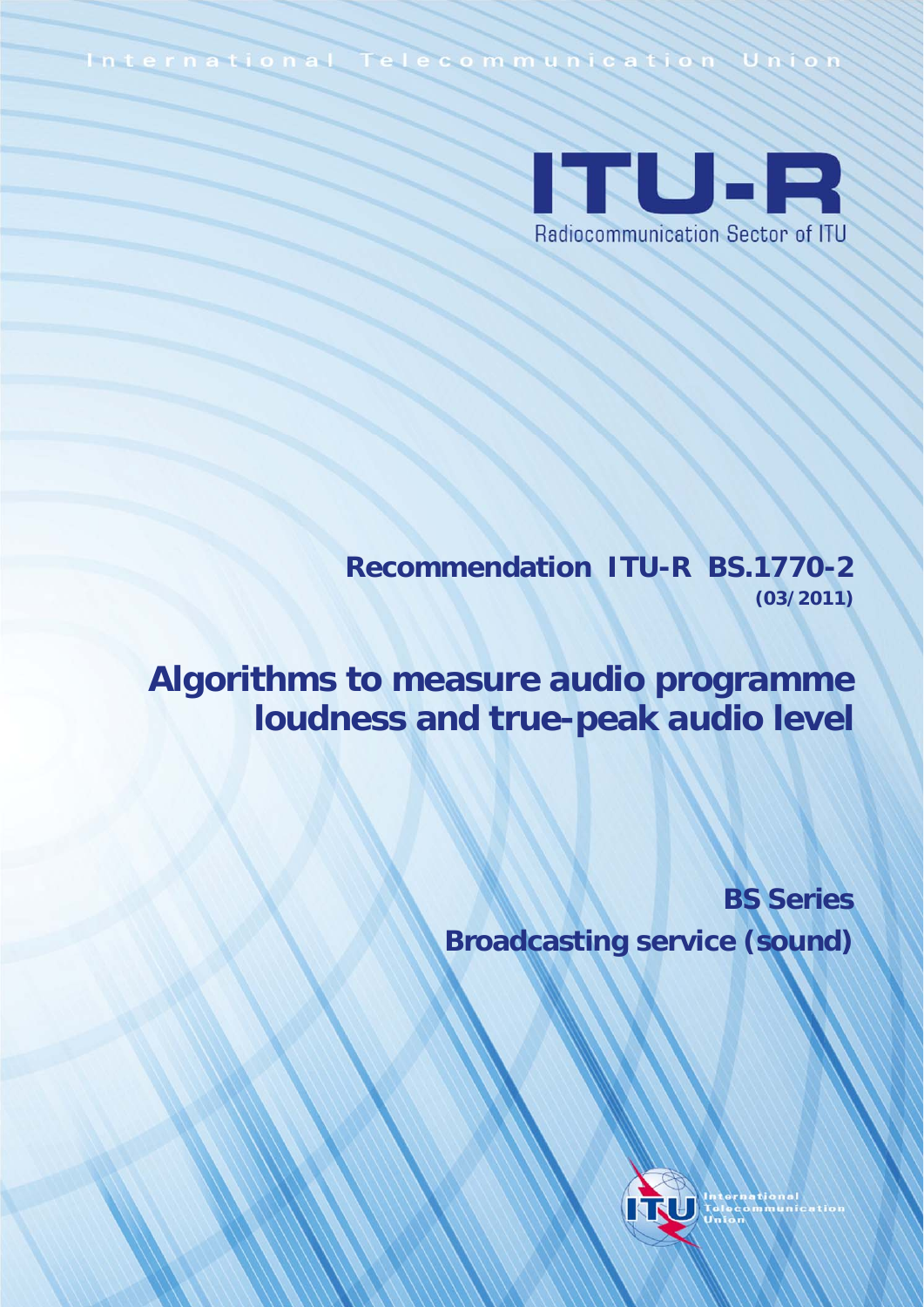#### **Foreword**

The role of the Radiocommunication Sector is to ensure the rational, equitable, efficient and economical use of the radio-frequency spectrum by all radiocommunication services, including satellite services, and carry out studies without limit of frequency range on the basis of which Recommendations are adopted.

The regulatory and policy functions of the Radiocommunication Sector are performed by World and Regional Radiocommunication Conferences and Radiocommunication Assemblies supported by Study Groups.

#### **Policy on Intellectual Property Right (IPR)**

ITU-R policy on IPR is described in the Common Patent Policy for ITU-T/ITU-R/ISO/IEC referenced in Annex 1 of Resolution ITU-R 1. Forms to be used for the submission of patent statements and licensing declarations by patent holders are available from <http://www.itu.int/ITU-R/go/patents/en>where the Guidelines for Implementation of the Common Patent Policy for ITU-T/ITU-R/ISO/IEC and the ITU-R patent information database can also be found.

| <b>Series of ITU-R Recommendations</b> |                                                                                      |  |  |
|----------------------------------------|--------------------------------------------------------------------------------------|--|--|
|                                        | (Also available online at http://www.itu.int/publ/R-REC/en)                          |  |  |
| <b>Series</b>                          | <b>Title</b>                                                                         |  |  |
| BO                                     | Satellite delivery                                                                   |  |  |
| <b>BR</b>                              | Recording for production, archival and play-out; film for television                 |  |  |
| <b>BS</b>                              | <b>Broadcasting service (sound)</b>                                                  |  |  |
| BT                                     | Broadcasting service (television)                                                    |  |  |
| F                                      | Fixed service                                                                        |  |  |
| M                                      | Mobile, radiodetermination, amateur and related satellite services                   |  |  |
| P                                      | Radiowave propagation                                                                |  |  |
| RA                                     | Radio astronomy                                                                      |  |  |
| <b>RS</b>                              | Remote sensing systems                                                               |  |  |
| S                                      | Fixed-satellite service                                                              |  |  |
| <b>SA</b>                              | Space applications and meteorology                                                   |  |  |
| SF                                     | Frequency sharing and coordination between fixed-satellite and fixed service systems |  |  |
| SM                                     | Spectrum management                                                                  |  |  |
| <b>SNG</b>                             | Satellite news gathering                                                             |  |  |
| TF                                     | Time signals and frequency standards emissions                                       |  |  |
| V                                      | Vocabulary and related subjects                                                      |  |  |

*Note*: *This ITU-R Recommendation was approved in English under the procedure detailed in Resolution ITU-R 1.*

*Electronic Publication*  Geneva, 2011

#### © ITU 2011

All rights reserved. No part of this publication may be reproduced, by any means whatsoever, without written permission of ITU.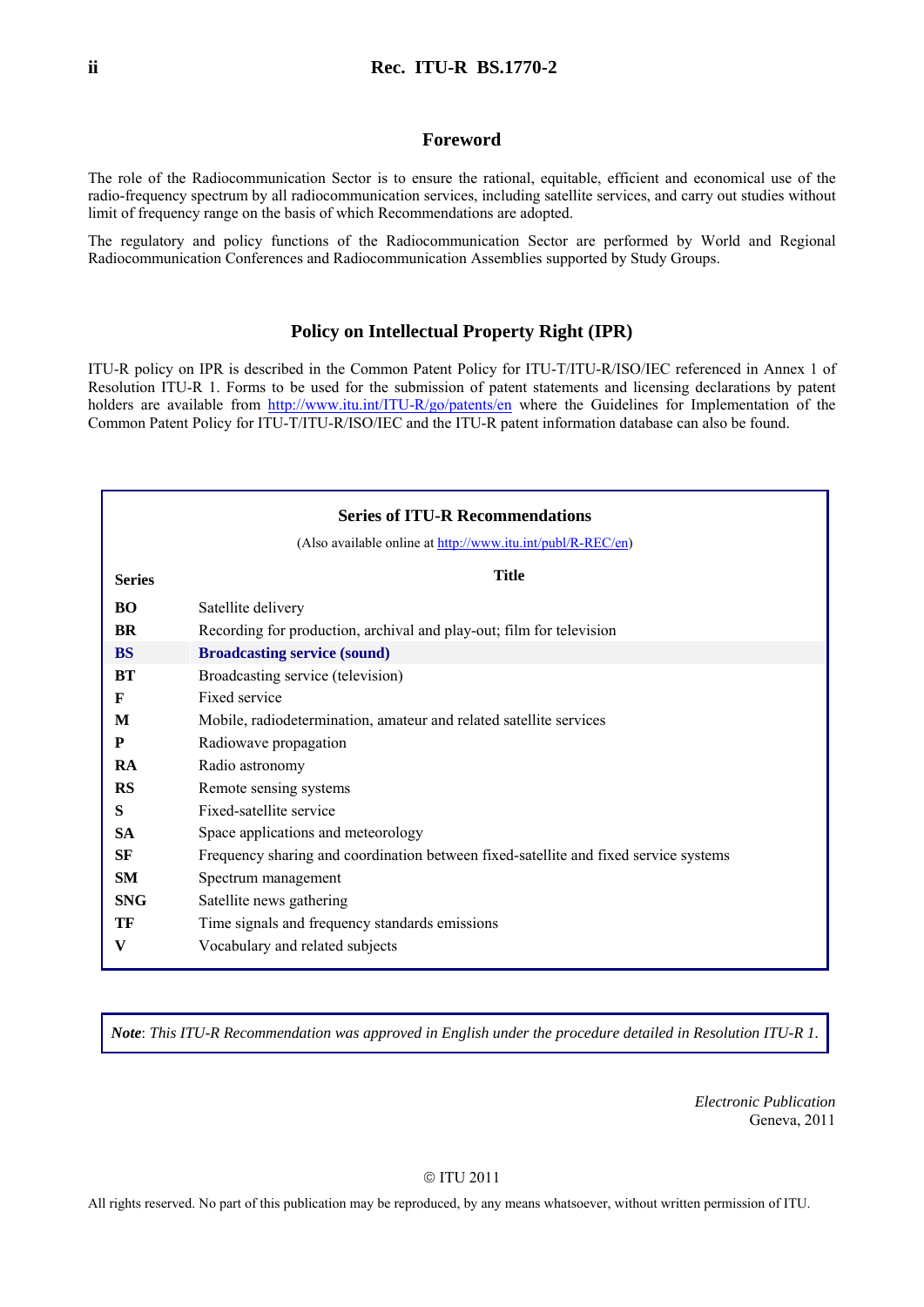# **Rec. ITU-R BS.1770-2 1**

# RECOMMENDATION ITU-R BS.1770-2

# **Algorithms to measure audio programme loudness and true-peak audio level**

(Question ITU-R 2/6)

(2006-2007-2011)

## **Scope**

This Recommendation specifies audio measurement algorithms for the purpose of determining subjective programme loudness, and true-peak signal level.

The ITU Radiocommunication Assembly,

## *considering*

a) that modern digital sound transmission techniques offer an extremely wide dynamic range;

b) that modern digital sound production and transmission techniques provide a mixture of mono, stereo and multichannel formats and that sound programmes are produced in all of these formats;

c) that listeners desire the subjective loudness of audio programmes to be uniform for different sources and programme types;

d) that many methods are available for measurement of audio levels but that existing measurement methods employed in programme production do not provide indication of subjective loudness<sup>.</sup>

e) that, for the purpose of loudness control in programme exchange, in order to reduce audience annoyance, it is essential to have a single recommended algorithm for objective estimation of subjective loudness;

f) that future complex algorithms based on psychoacoustic models may provide improved objective measures of loudness for a wide variety of audio programmes;

g) that digital media overload abruptly, and thus even momentary overload should be avoided,

## *considering further*

h) that peak signal levels may increase due to commonly applied processes such as filtering or bit-rate reduction;

j) that existing metering technologies do not reflect the true-peak level contained in a digital signal since the true-peak value may occur in between samples;

k) that the state of digital signal processing makes it practical to implement an algorithm that closely estimates the true-peak level of a signal;

l) that use of a true-peak indicating algorithm will allow accurate indication of the headroom between the peak level of a digital audio signal and the clipping level,

## *recommends*

**1** that when an objective measure of the loudness of an audio channel or programme is required to facilitate programme delivery and exchange, the algorithm specified in Annex 1 should be used;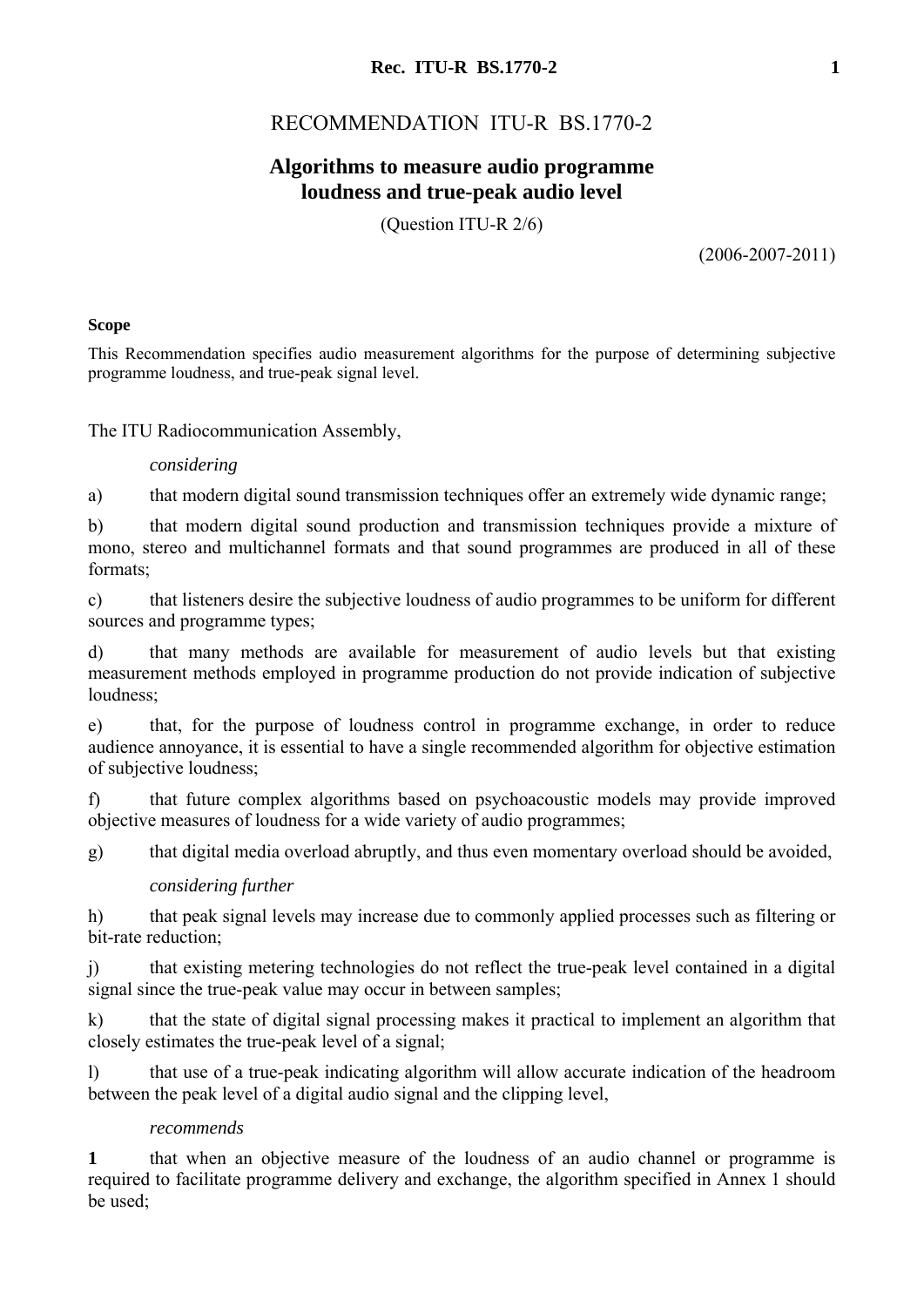**2** that methods employed in programme production and post-production to indicate programme loudness may be based on the algorithm specified in Annex 1;

**3** that when an indication of true-peak level of a digital audio signal is required, the measurement method should be based on the guidelines shown in Annex 2, or on a method that gives similar or superior results,

NOTE 1 – Users should be aware that measured loudness is an estimation of subjective loudness and involves some degree of discrepancy depending on listeners, audio material and listening conditions.

## *further recommends*

**1** that further work should be conducted to extend the algorithm specified in Annex 1 to provide indication of short-term loudness;

**2** that consideration should be given to the possible need to update this Recommendation in the event that new loudness algorithms are shown to provide performance that is significantly improved over the algorithm specified in Annex 1.

# **Annex 1**

# **Specification of the objective multichannel loudness measurement algorithm**

This Annex specifies the multichannel loudness measurement modelling algorithm.

The algorithm consists of four stages

- 'K' frequency weighting;
- mean square calculation for each channel;
- channel-weighted summation (surround channels have larger weights, and the LFE channel is excluded);
- gating of 400 ms blocks (overlapping by 75%), where two thresholds are used:
	- the first at  $-70$  LKFS;
	- the second at  $-10$  dB relative to the level measured after application of the first threshold.

Figure 1 shows a block diagram of the various components of the algorithm. Labels are provided at different points along the signal flow path to aid in the description of the algorithm. The block diagram shows inputs for five main channels (left, centre, right, left surround and right surround); this allows monitoring of programmes containing from one to five channels. For a programme that has less than five channels some inputs would not be used. The low frequency effects (LFE) channel is not included in the measurement.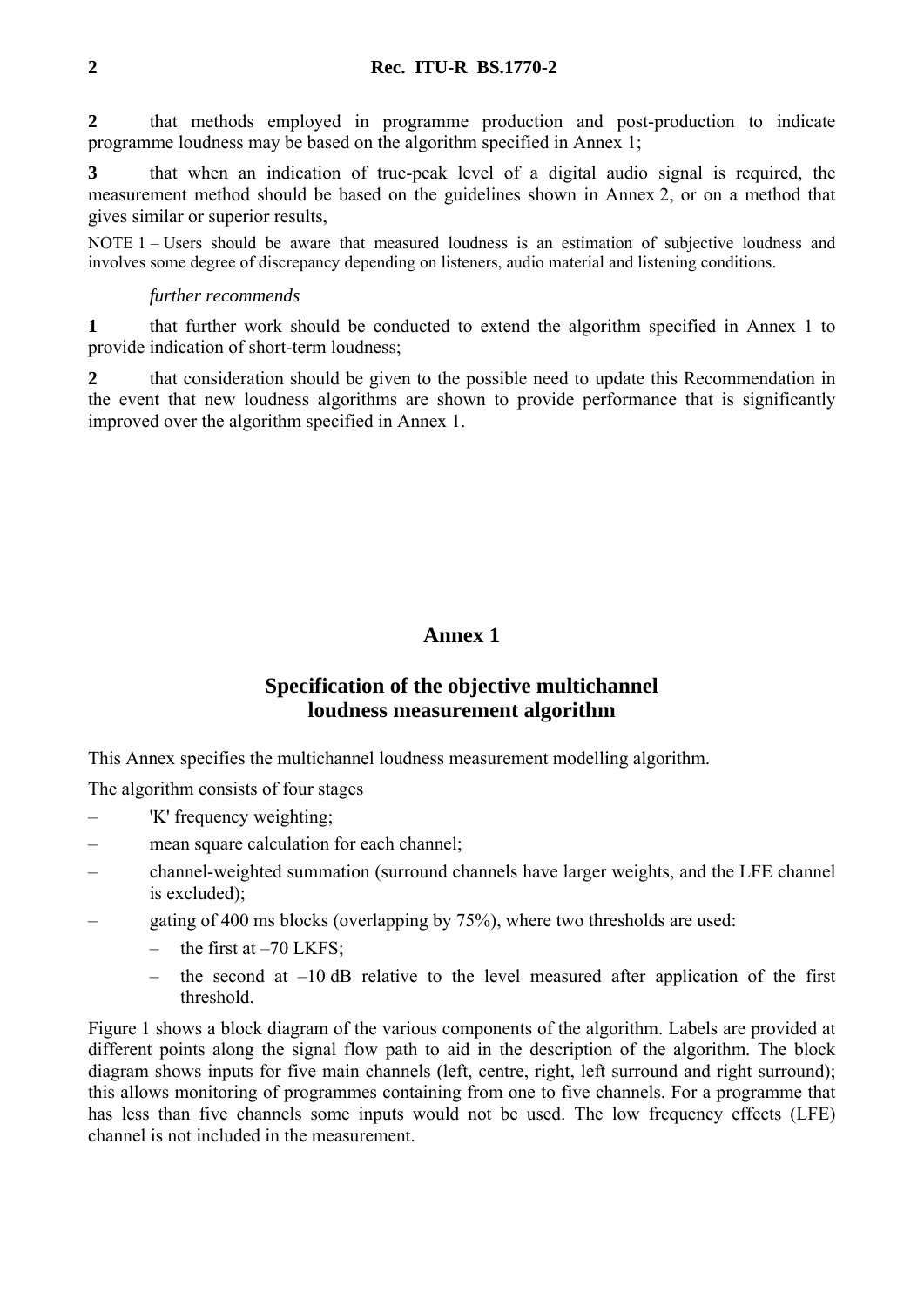### **Rec. ITU-R BS.1770-2 3**



**Simplified block diagram of multichannel loudness algorithm** 



The first step of the algorithm applies a 2-stage pre-filtering<sup>1</sup> of the signal. The first stage of the pre-filtering accounts for the acoustic effects of the head, where the head is modelled as a rigid sphere. The response is shown in Fig. 2.



BS.1770-02

Stage 1 of the pre-filter is defined by the filter shown in Fig. 3 with the coefficients specified in Table 1.

 $\overline{a}$ 

<sup>&</sup>lt;sup>1</sup> The K-weighting filter is composed of two stages of filtering; a first stage shelving filter and a second stage high-pass filter (RLB-weighting curve).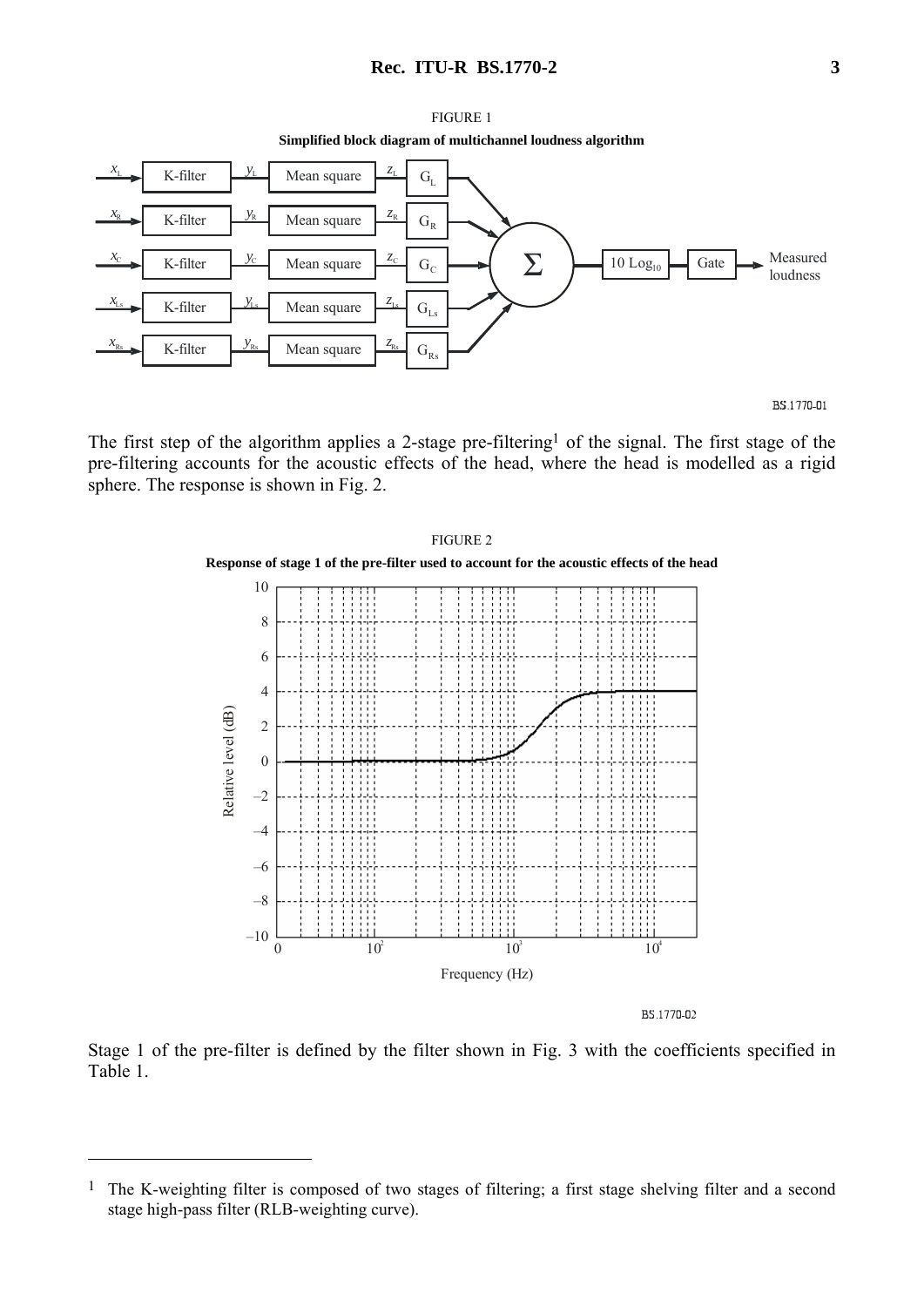#### FIGURE 3

**Signal flow diagram as a 2nd order filter** 



BS.1770-03

#### TABLE 1

#### **Filter coefficients for stage 1 of the pre-filter to model a spherical head**

|                |                     | $v_0$            | 1.53512485958697    |
|----------------|---------------------|------------------|---------------------|
| a <sub>1</sub> | $-1.69065929318241$ | $\mathfrak{D}_1$ | $-2.69169618940638$ |
| $a_2$          | 0.73248077421585    | b١               | 1.19839281085285    |

These filter coefficients are for a sampling rate of 48 kHz. Implementations at other sampling rates will require different coefficient values, which should be chosen to provide the same frequency response that the specified filter provides at 48 kHz. The values of these coefficients may need to be quantized due to the internal precision of the available hardware. Tests have shown that the performance of the algorithm is not sensitive to small variations in these coefficients.

The second stage of the pre-filter applies the RLB weighting curve, which consists of a simple high-pass filter as shown in Fig. 4.

The RLB weighting curve is specified as a 2nd order filter as shown in Fig. 3, with the coefficients specified in Table 2.

These filter coefficients are for a sampling rate of 48 kHz. Implementations at other sampling rates will require different coefficient values, which should be chosen to provide the same frequency response that the specified filter provides at 48 kHz.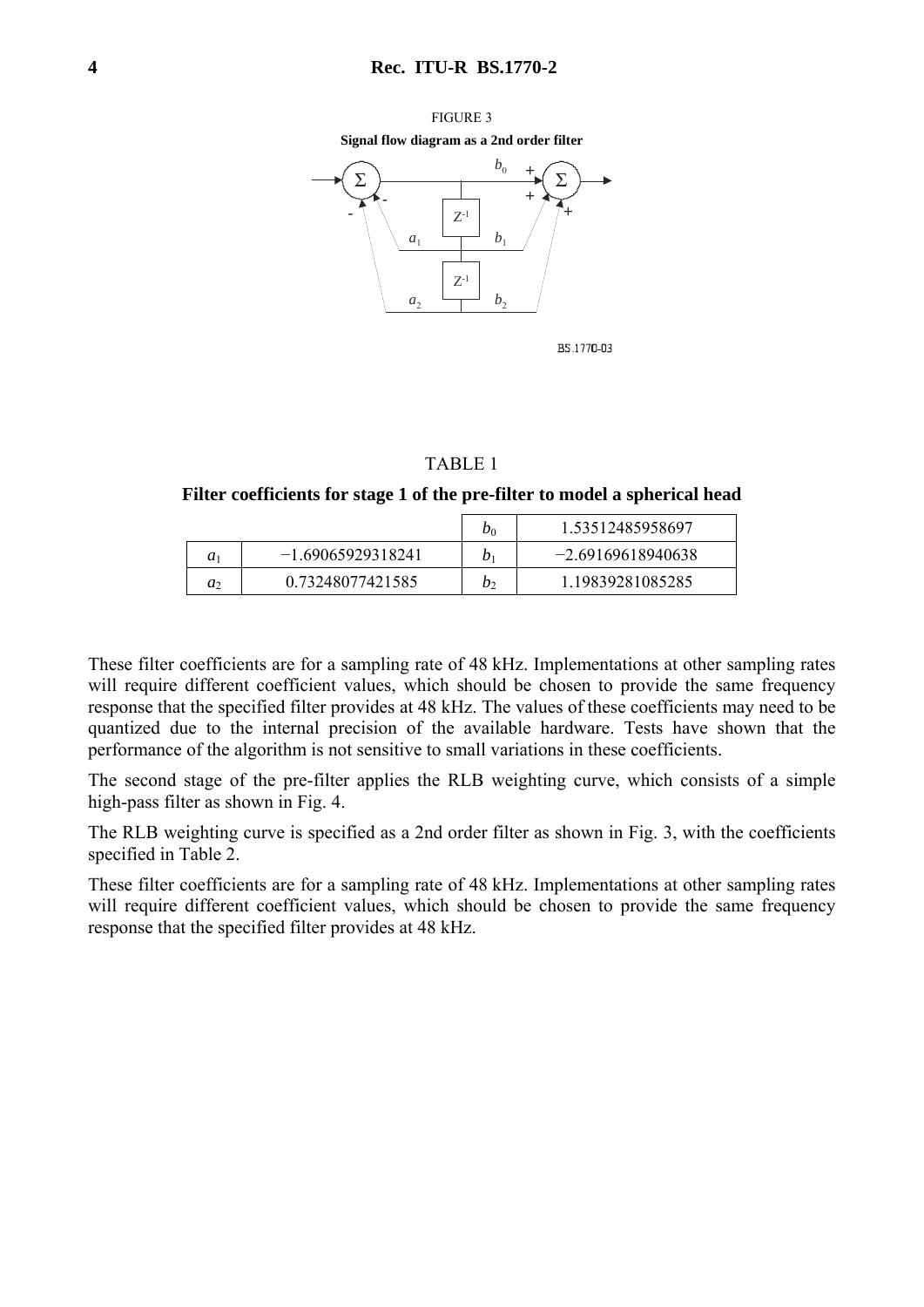

BS.1770-04

#### TABLE 2

**Filter coefficients for the RLB weighting curve** 

|                |                     | $\nu_0$ |        |
|----------------|---------------------|---------|--------|
| a <sub>1</sub> | $-1.99004745483398$ |         | $-2.0$ |
| $a_2$          | 0.99007225036621    |         |        |

The power, the mean square of the filtered input signal in a measurement interval *T* is measured as:

$$
z_i = \frac{1}{T} \int_0^T y_i^2 dt
$$
 (1)

where  $y_i$  is the input signal (filtered by the 2-stage pre-filter as described above, and  $i \in I$  where  $I = \{L, R, C, Ls, Rs\}$ , the set of input channels.

The loudness over the measurement interval *T* is defined as:

Loudness, 
$$
L_K = -0.691 + 10 \log_{10} \sum_i G_i \cdot z_i
$$
 LKFS (2)

where  $G_i$  are the weighting coefficients for the individual channels.

To calculate a gated loudness measurement, the interval *T* is divided into a set of overlapping gating block intervals. A gating block is a set of contiguous audio samples of duration  $T_g = 400$  ms, to the nearest sample. The overlap of each gating block shall be 75% of the gating block duration.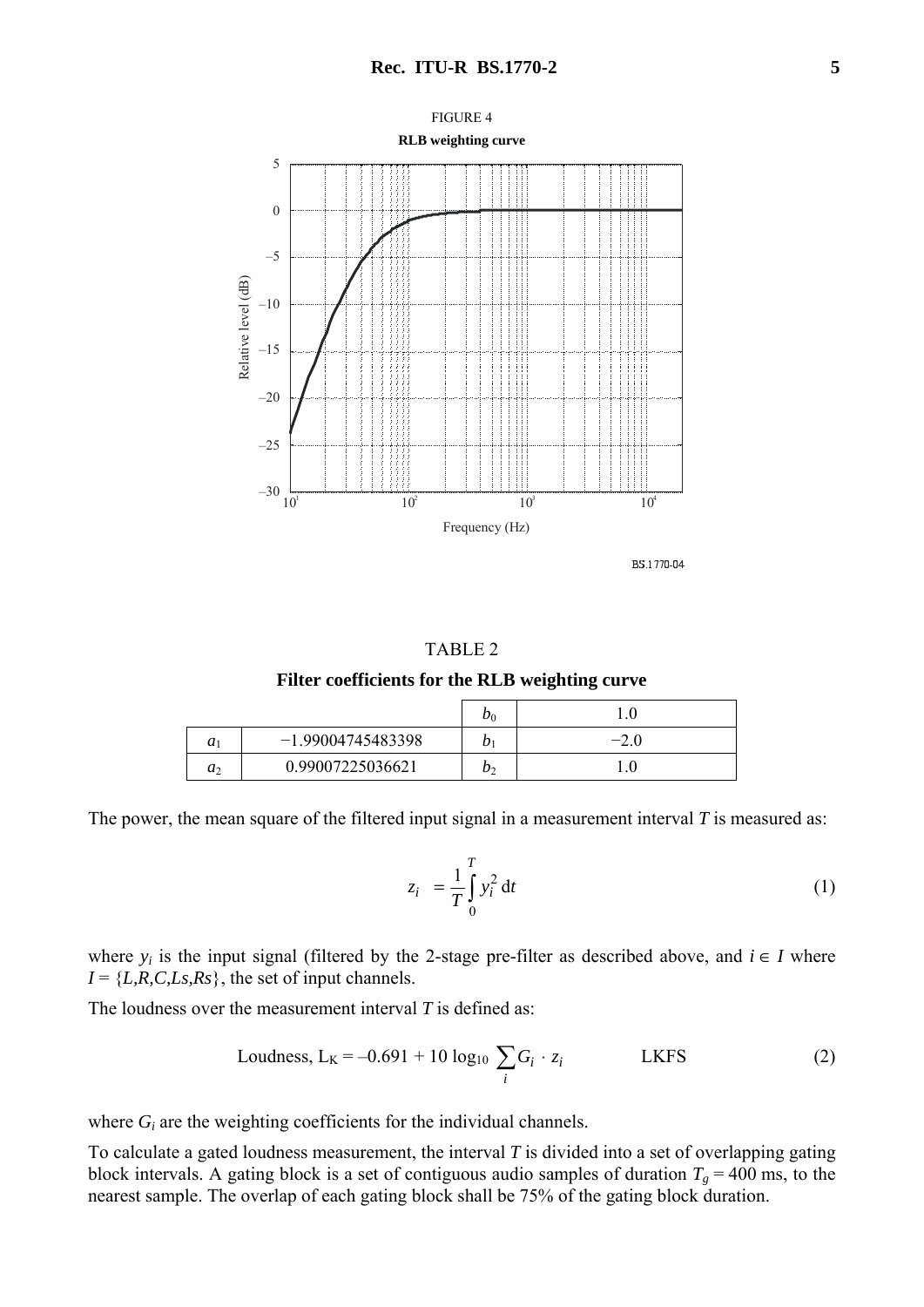### **6 Rec. ITU-R BS.1770-2**

The measurement interval shall be constrained such that it ends at the end of a gating block. Incomplete gating blocks at the end of the measurement interval are not used.

The power, the mean square of the *j*th gating block of the *i*th input channel in the interval *T* is:

$$
z_{ij} = \frac{1}{T_g} \int_{T_g \cdot j \cdot step + 1}^{T_g \cdot (j \cdot step + 1)} \text{where} \qquad \text{step} = 1 \text{-overlap}
$$
  
and 
$$
j \in \left\{ 0, 1, 2, \dots \frac{T - T_g}{T_g \cdot step} \right\}
$$
 (3)

The *j*th gating block loudness is defined as:

$$
l_j = -0.691 + 10\log_{10}\sum_i G_i \cdot z_{ij} \tag{4}
$$

For a gating threshold  $\Gamma$  there is a set of gating block indices  $J_g = \{j : l_j > \Gamma\}$  where the gating block loudness is above the gating threshold. The number of elements in  $J_g$  is  $|J_g|$ .

The gated loudness of the measurement interval *T* is then defined as:

Gated loudness, 
$$
L_{KG} = -0.691 + 10 \log_{10} \sum_{i} G_i \cdot \left(\frac{1}{|J_g|} \cdot \sum_{J_g} z_{ij}\right) LKFS
$$
 (5)

A two-stage process is used to make a gated measurement, first with an absolute threshold, then with a relative threshold. The relative threshold  $\Gamma_r$  is calculated by measuring the loudness using the absolute threshold,  $\Gamma_a = -70$  LKFS, and subtracting 10 from the result, thus:

$$
\Gamma_r = -0.691 + 10 \log_{10} \sum_i G_i \cdot \left( \frac{1}{|J_g|} \cdot \sum_{J_g} z_{ij} \right) - 10 \; LKFS
$$

where:

$$
J_g = \{j : l_j > \Gamma_a \}
$$
  

$$
\Gamma_a = -70 \text{ LKFS}
$$
 (6)

The gated loudness can then be calculated using Γ*r*:

Gated loudness, 
$$
L_{KG} = -0.691 + 10 \log_{10} \sum_{i} G_i \cdot \left( \frac{1}{|J_g|} \cdot \sum_{J_g} z_{ij} \right) LKFS
$$

where:

$$
J_g = \{j : l_j > \Gamma_r\} \tag{7}
$$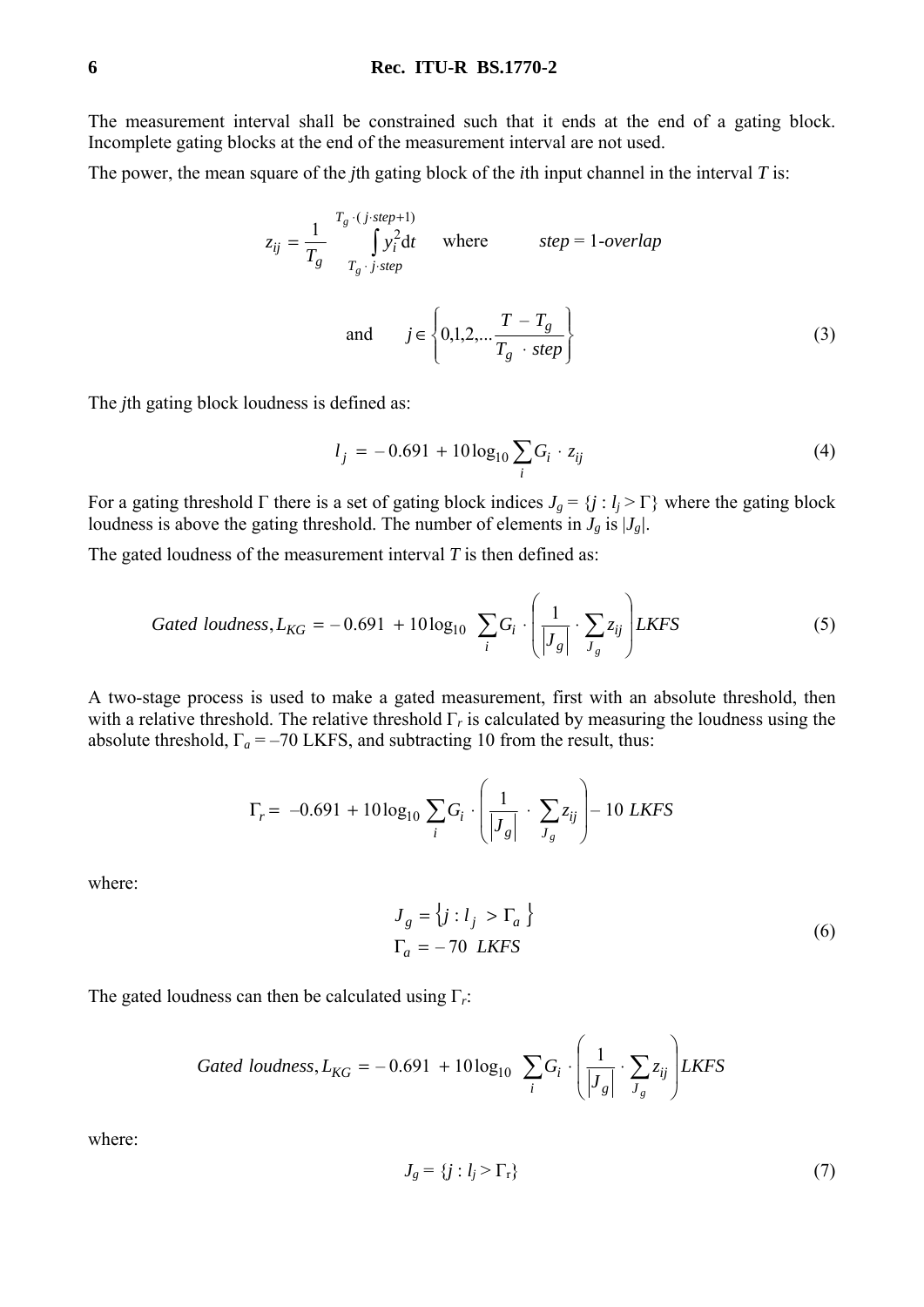The frequency weighting in this measure, which is generated by the pre-filter (concatenation of the stage 1 filter to compensate for the acoustics effects of the head, and the stage 2 filter, the RLB weighting) is designated K weighting. The numerical result for the value of loudness that is calculated in equation (2) should be followed by the designation LKFS. This designation signifies: Loudness, K weighted, relative to nominal full scale. The LKFS unit is equivalent to a decibel in that an increase in the level of a signal by 1 dB will cause the loudness reading to increase by 1 LKFS.

If a 0 dB FS 1 kHz sine wave is applied to the left, centre, or right channel input, the indicated loudness will equal –3.01 LKFS.

The weighting coefficient for each channel is given in Table 3.

### TABLE 3

#### **Weightings for the individual audio channels**

| <b>Channel</b>            | Weighting, $G_i$       |
|---------------------------|------------------------|
| Left $(G_L)$              | 1.0(0 dB)              |
| Right $(G_R)$             | 1.0(0 dB)              |
| Centre $(G_C)$            | 1.0(0 dB)              |
| Left surround $(G_{Ls})$  | 1.41 ( $\sim$ +1.5 dB) |
| Right surround $(G_{Rs})$ | 1.41 ( $\sim$ +1.5 dB) |

It should be noted that while this algorithm has been shown to be effective for use on audio programmes that are typical of broadcast content, the algorithm is not, in general, suitable for use to estimate the subjective loudness of pure tones.

# **Appendix 1 to Annex 1**

# **Description and development of the multichannel measurement algorithm**

This Appendix describes a newly developed algorithm for objectively measuring the perceived loudness of audio signals. The algorithm can be used to accurately measure the loudness of mono, stereo and multichannel signals. A key benefit of the proposed algorithm is its simplicity, allowing it to be implemented at very low cost. This Appendix also describes the results of formal subjective tests conducted to form a subjective database that was used to evaluate the performance of the algorithm.

### **1 Introduction**

There are many applications where it is necessary to measure and control the perceived loudness of audio signals. Examples of this include television and radio broadcast applications where the nature and content of the audio material changes frequently. In these applications the audio content can continually switch between music, speech and sound effects, or some combination of these. Such changes in the content of the programme material can result in significant changes in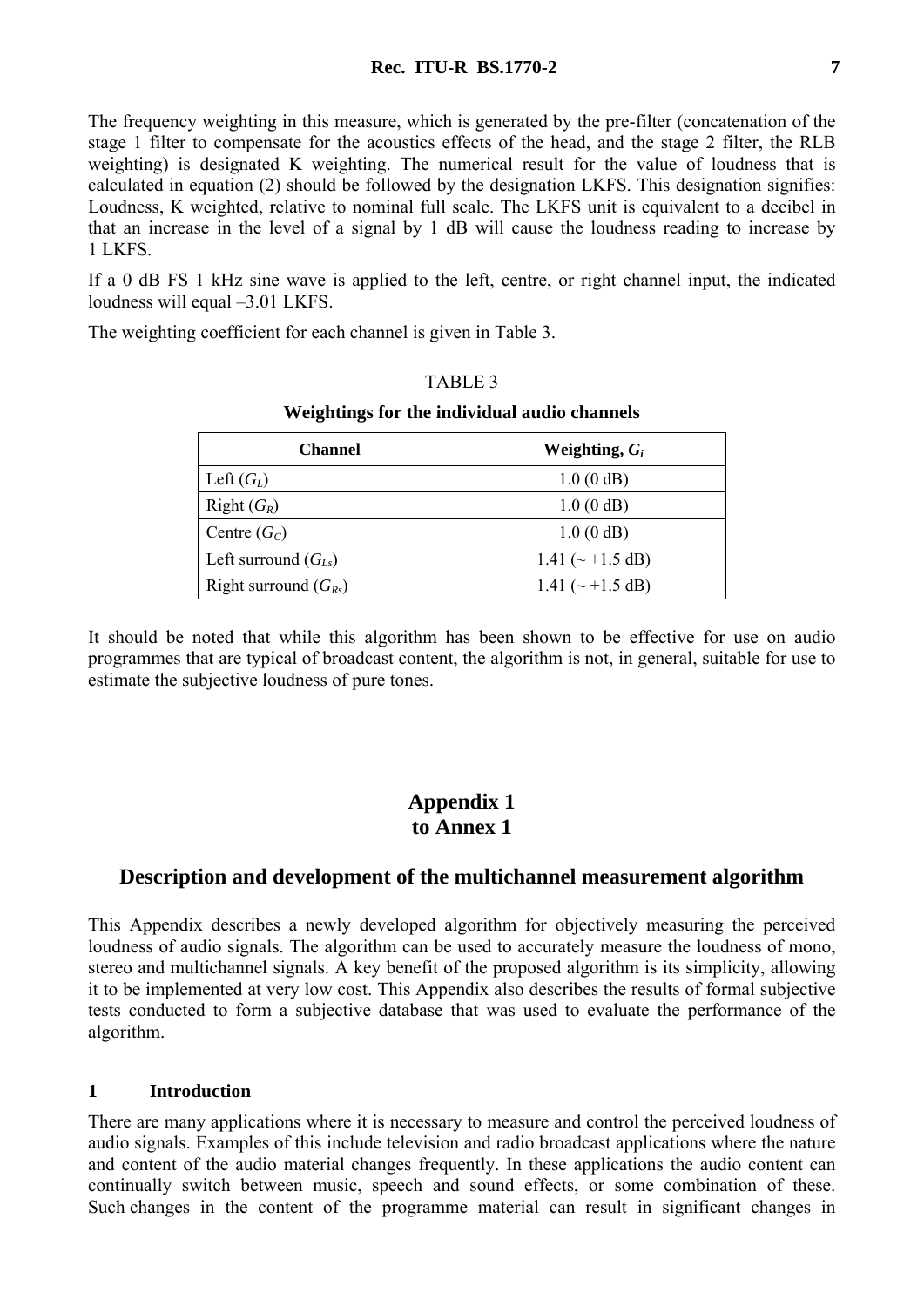### **8 Rec. ITU-R BS.1770-2**

subjective loudness. Moreover, various forms of dynamics processing are frequently applied to the signals, which can have a significant effect on the perceived loudness of the signal. Of course, the matter of subjective loudness is also of great importance to the music industry where dynamics processing is commonly used to maximize the perceived loudness of a recording.

There has been an ongoing effort within Radiocommunication Working Party 6P in recent years to identify an objective means of measuring the perceived loudness of typical programme material for broadcast applications. The first phase of ITU-R's effort examined objective monophonic loudness algorithms exclusively, and a weighted mean-square measure, *Leq*(RLB), was shown to provide the best performance for monophonic signals [Soulodre, 2004].

It is well appreciated that a loudness meter that can operate on mono, stereo, and multichannel signals is required for broadcast applications. The present document proposes a new loudness measurement algorithm that successfully operates on mono, stereo, and multichannel audio signals. The proposed algorithm is based on a straightforward extension of the *Leq*(RLB) algorithm. Moreover, the new multichannel algorithm retains the very low computational complexity of the monophonic *Leq*(RLB) algorithm.

## **2 Background**

In the first phase of the ITU-R study a subjective test method was developed to examine loudness perception of typical monophonic programme materials [Soulodre, 2004]. Subjective tests were conducted at five sites around the world to create a subjective database for evaluating the performance of potential loudness measurement algorithms. Subjects matched the loudness of various monophonic audio sequences to a reference sequence. The audio sequences were taken from actual broadcast material (television and radio).

In conjunction with these tests, a total of ten commercially developed monophonic loudness meters/algorithms were submitted by seven different proponents for evaluation at the Audio Perception Lab of the Communications Research Centre, Canada.

In addition, Soulodre contributed two additional basic loudness algorithms to serve as a performance baseline [Soulodre, 2004]. These two objective measures consisted of a simple frequency weighting function, followed by a mean-square measurement block. One of the two measures, *Leq*(RLB), uses a high-pass frequency weighting curve referred to as the revised low-frequency B-curve (RLB).

The other measure, *Leq*, is simply an unweighted mean-square measure.

Figure 5 shows the results of the initial ITU-R study for the *Leq*(RLB) loudness meter. The horizontal axis indicates the relative subjective loudness derived from the subjective database, while the vertical axis indicates the loudness predicted by the *Leq*(RLB) measure. Each point on the graph represents the result for one of the audio test sequences in the test. The open circles represent speech-based audio sequences, while the stars are non-speech-based sequences. It can be seen that the data points are tightly clustered around the diagonal, indicating the very good performance of the *Leq*(RLB) meter.

*Leq*(RLB) was found to provide the best performance of all of the meters evaluated (although within statistical significance some of the psychoacoustic-based meters performed as well). *Leq* was found to perform almost as well as RLB. These findings suggest that for typical monophonic broadcast material, a simple energy-based loudness measure is similarly robust compared to more complex measures that may include detailed perceptual models.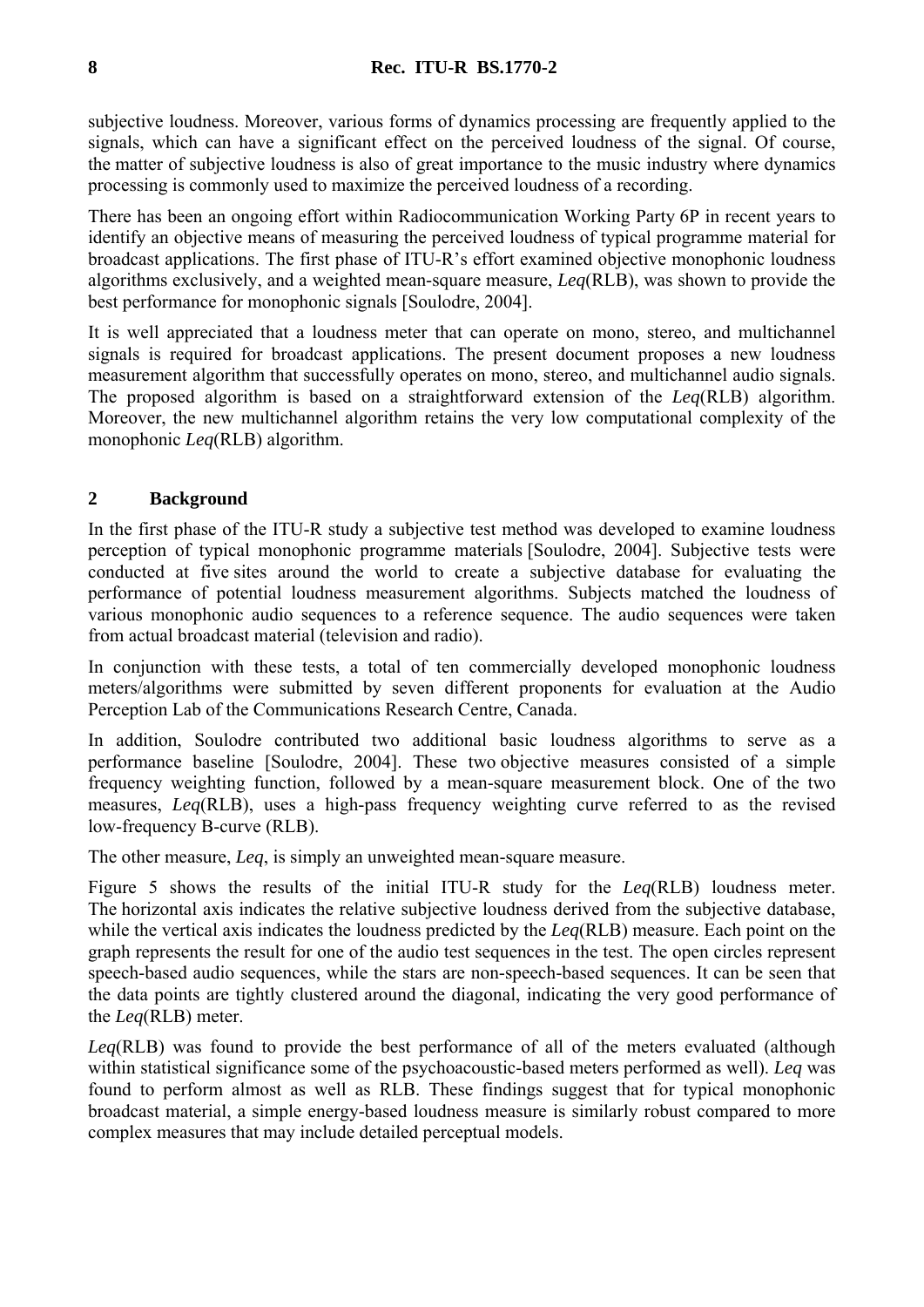



### **3 Design of the** *Leq***(RLB) algorithm**

The *Leq*(RLB) loudness algorithm was specifically designed to be very simple. A block diagram of the *Leq*(RLB) algorithm is shown in Fig. 6. It consists of a high-pass filter followed by a means to average the energy over time. The output of the filter goes to a processing block that sums the energy and computes the average over time.

The purpose of the filter is to provide some perceptually relevant weighting of the spectral content of the signal. One advantage of using this basic structure for the loudness measures is that all of the processing can be done with simple time-domain blocks having very low computational requirements.



The *Leq*(RLB) algorithm shown in Fig. 6 is simply a frequency-weighted version of an *Equivalent Sound Level* (*Leq*) measure. *Leq* is defined as follows:

$$
Leq(W) = 10 \log_{10} \left[ \frac{1}{T} \int_0^T \frac{x_W^2}{x_{Ref}^2} dt \right]
$$
 dB (3)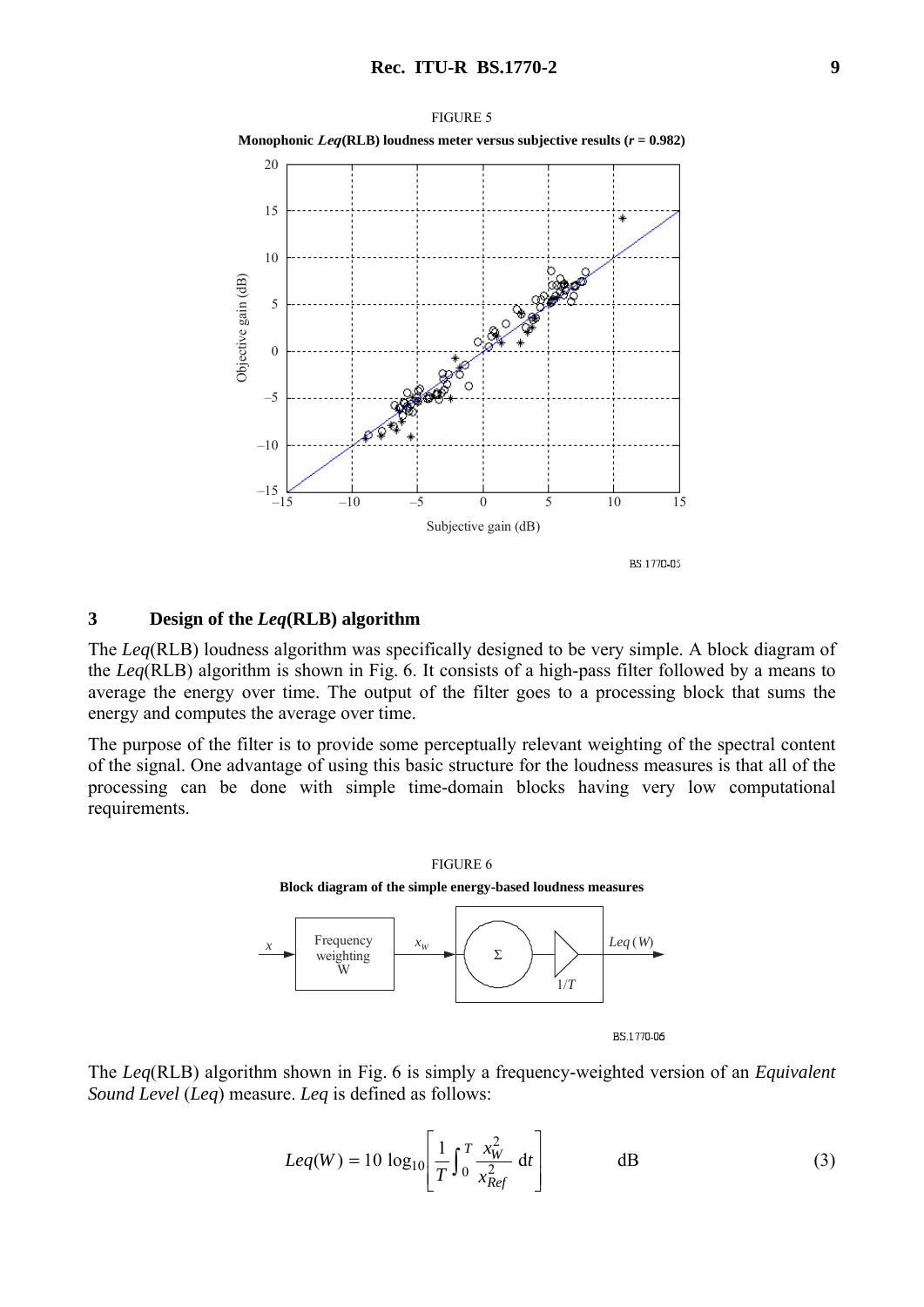where:

- $x_w$ : signal at the output of the weighting filter
- *xRef* : some reference level
- *T* : length of the audio sequence.

The symbol *W* in *Leq*(*W*) represents the frequency weighting, which in this case was the revised low-frequency B-curve (RLB).

# **4 Subjective tests**

In order to evaluate potential multichannel loudness measures it was necessary to conduct formal subjective tests in order to create a subjective database. Potential loudness measurement algorithms could then be evaluated in their ability to predict the results of the subjective tests. The database provided perceived loudness ratings for a broad variety of mono, stereo, and multichannel programme materials. The programme materials used in the tests were taken from actual television and radio broadcasts from around the world, as well as from CDs and DVDs. The sequences included music, television and movie dramas, sporting events, news broadcasts, sound effects and advertisements. Included in the sequences were speech segments in several languages.

# **4.1 Subjective test set-up**

The subjective tests consisted of a loudness-matching task. Subjects listened to a broad range of typical programme material and adjusted the level of each test item until its perceived loudness matched that of a reference signal (see Fig. 7).

The reference signal was always reproduced at a level of 60 dBA, a level found by Benjamin to be a typical listening level for television viewing in actual homes [Benjamin, 2004].



A software-based multichannel subjective test system, developed and contributed by the Australian Broadcasting Corporation, allowed the listener to switch instantly back and forth between test items and adjust the level (loudness) of each item. A screen-shot of the test software is shown in Fig. 8. The level of the test items could be adjusted in 0.25 dB steps. Selecting the button labelled "1" accessed the reference signal. The level of the reference signal was held fixed.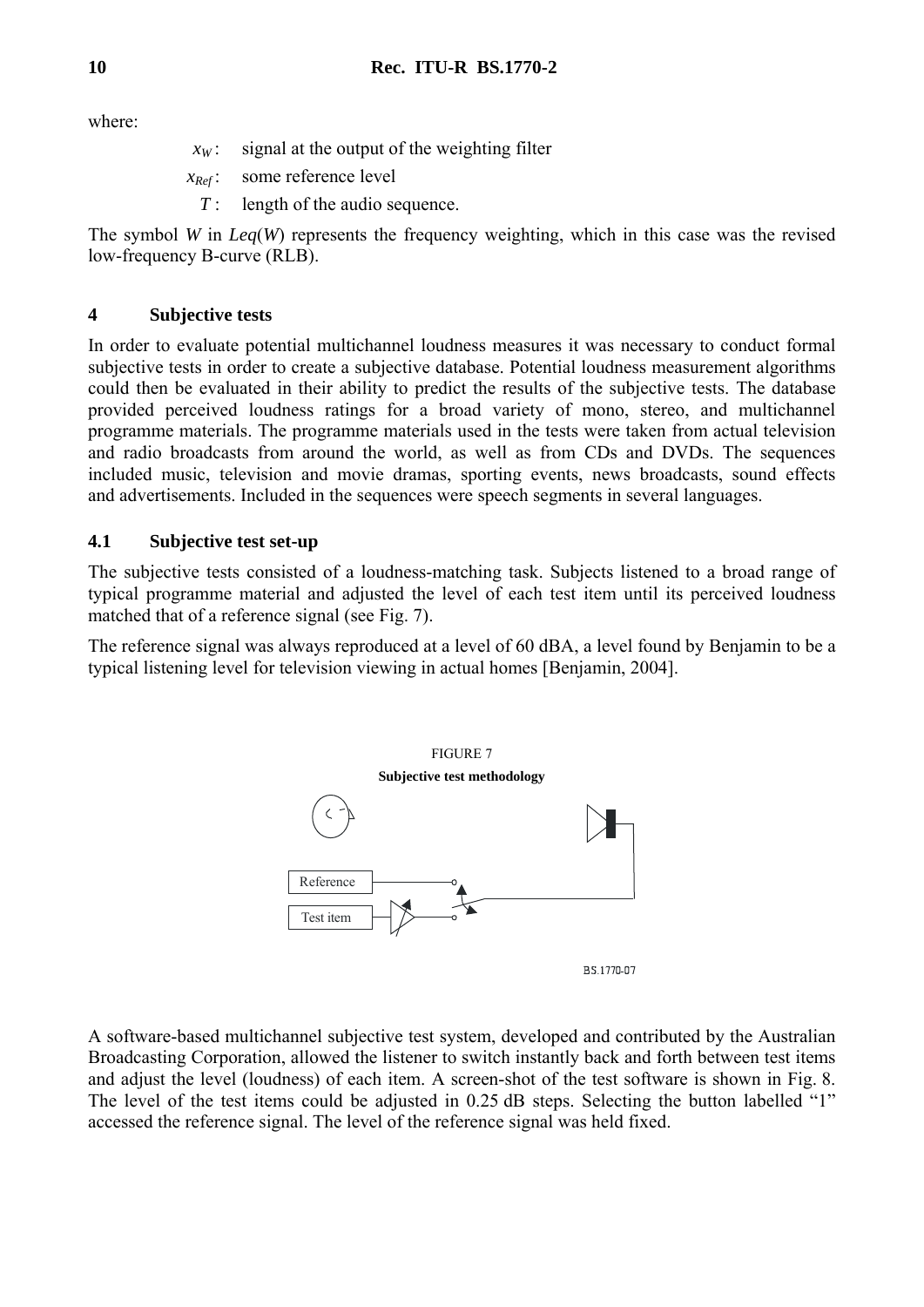| Q' Loudness Metering Subjective Testing                                                                                                                                                                                              | $-6x$ |
|--------------------------------------------------------------------------------------------------------------------------------------------------------------------------------------------------------------------------------------|-------|
| File Help                                                                                                                                                                                                                            |       |
| Silich sui ississing or valent die spyrroyfale fatter/ to Salent to die sound excerpts.<br>Den the typhom nervo hope to tetuspe die buisbesone ynut litera.<br>When sul remonster at the same subjentive buisbeson exit the programm |       |
| $1$ (ref)<br>D                                                                                                                                                                                                                       |       |
| $\overline{2}$                                                                                                                                                                                                                       |       |
| $\overline{3}$                                                                                                                                                                                                                       |       |
| $\overline{4}$                                                                                                                                                                                                                       |       |
| $\overline{5}$                                                                                                                                                                                                                       |       |
| $\overline{Q}$                                                                                                                                                                                                                       |       |
| $\overline{W}$                                                                                                                                                                                                                       |       |
| 目                                                                                                                                                                                                                                    |       |
| R                                                                                                                                                                                                                                    |       |
| A                                                                                                                                                                                                                                    |       |
| $\overline{\mathbf{s}}$                                                                                                                                                                                                              |       |
| D                                                                                                                                                                                                                                    |       |
| F                                                                                                                                                                                                                                    |       |
| z                                                                                                                                                                                                                                    |       |
| $\overline{\mathbf{x}}$                                                                                                                                                                                                              |       |
| $\overline{\mathbf{c}}$                                                                                                                                                                                                              |       |
| $\overline{\mathsf{M}}$                                                                                                                                                                                                              |       |
| L                                                                                                                                                                                                                                    |       |
| N                                                                                                                                                                                                                                    |       |
| Ready                                                                                                                                                                                                                                | NJM   |



Using the computer keyboard, the subject selected a given test item and adjusted its level until its loudness matched the reference signal. Subjects could instantly switch between any of the test items by selecting the appropriate key. The sequences played continuously (looped) during the tests. The software recorded the gain settings for each test item as set by the subject. Therefore, the subjective tests produced a set of gain values (decibels) required to match the loudness of each test sequence with the reference sequence. This allowed the relative loudness of each test item to be determined directly.

Prior to conducting the formal blind tests, each subject underwent a training session in which they became acquainted with the test software and their task in the experiment. Since many of the test items contained a mixture of speech and other sounds (i.e. music, background noises, etc.), the subjects were specifically instructed to match the loudness of the overall signal, not just the speech component of the signals.

During the formal blind tests the order in which the test items were presented to each subject was randomized. Thus, no two subjects were presented with the test items in the same order. This was done to eliminate any possible bias due to order effects.

# **4.2 The subjective database**

The subjective database used to evaluate the performance of the proposed algorithm actually consisted of three separate datasets. The datasets were created from three independent subjective tests conducted over the course of a few years.

The first dataset consisted of the results from the original ITU-R study where subjects matched the perceived loudness of 96 monophonic audio sequences. For this dataset, subjective tests were carried out at five separate sites around the world providing a total of 97 listeners. A three-member panel made up of Radiocommunication WP 6P SRG3 members selected the test sequences as well as the reference item. The reference signal in this experiment consisted of English female speech. The sequences were played back through a single loudspeaker placed directly in front of the listener.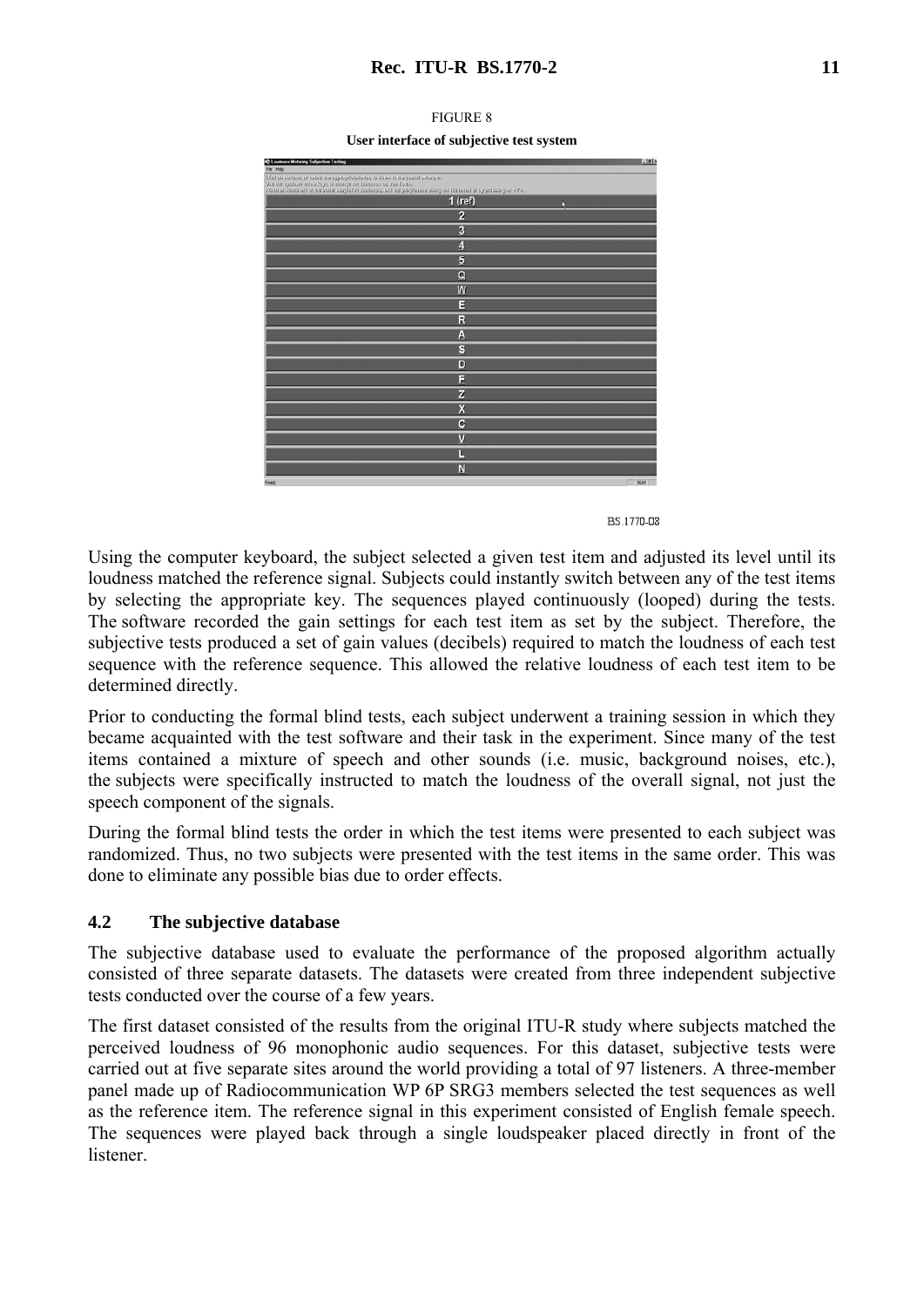Following the original ITU-R monophonic study, some of the algorithm proponents speculated that the range and type of signals used in the subjective tests was not sufficiently broad. They further speculated that it was for this reason that the simple *Leq*(RLB) energy-based algorithm outperformed all of the other algorithms.

To address this concern, proponents were asked to submit new audio sequences for a further round of subjective tests. They were encouraged to contribute monophonic sequences that they felt would be more challenging to the *Leq*(RLB) algorithm. Only two of the meter proponents contributed new sequences.

Using these new sequences, formal subjective tests were conducted at the Audio Perception Lab of the Communications Research Center, Canada. A total of 20 subjects provided loudness ratings for 96 monophonic sequences. The tests used the same subjective methodology used to create the first dataset, and the same reference signal was also used. The results of these tests formed the second dataset of the subjective database.

The third dataset consisted of loudness ratings for 144 audio sequences. The test sequences consisted of 48 monophonic items, 48 stereo items, and 48 multichannel items. Moreover, one half of the monophonic items were played back via the centre channel (mono), whereas the other half of the monophonic items were played back via the left and right loudspeakers (dual mono). This was done to account for the two different manners in which one might listen to a monophonic signal. For this test, the reference signal consisted of English female speech with stereo ambience and low-level background music. A total of 20 subjects participated in this test which used the loudspeaker configuration specified in Recommendation ITU-R BS.775 and depicted in Fig. 9.



FIGURE 9 **Loudspeaker configuration used for the third dataset** 

**BS 1770-09** 

The first two datasets were limited to monophonic test sequences and so imaging was not a factor. In the third dataset, which also included stereo and multichannel sequences, imaging was an important consideration that needed to be addressed. It was felt that it was likely that the imaging and ambience within a sequence could have a significant effect on the perceived loudness of the sequence. Therefore, stereo and multichannel sequences were chosen to include a broad range of imaging styles (e.g. centre pan vs. hard left/right, sources in front vs. sources all around) and varying amounts of ambience (e.g. dry vs. reverberant).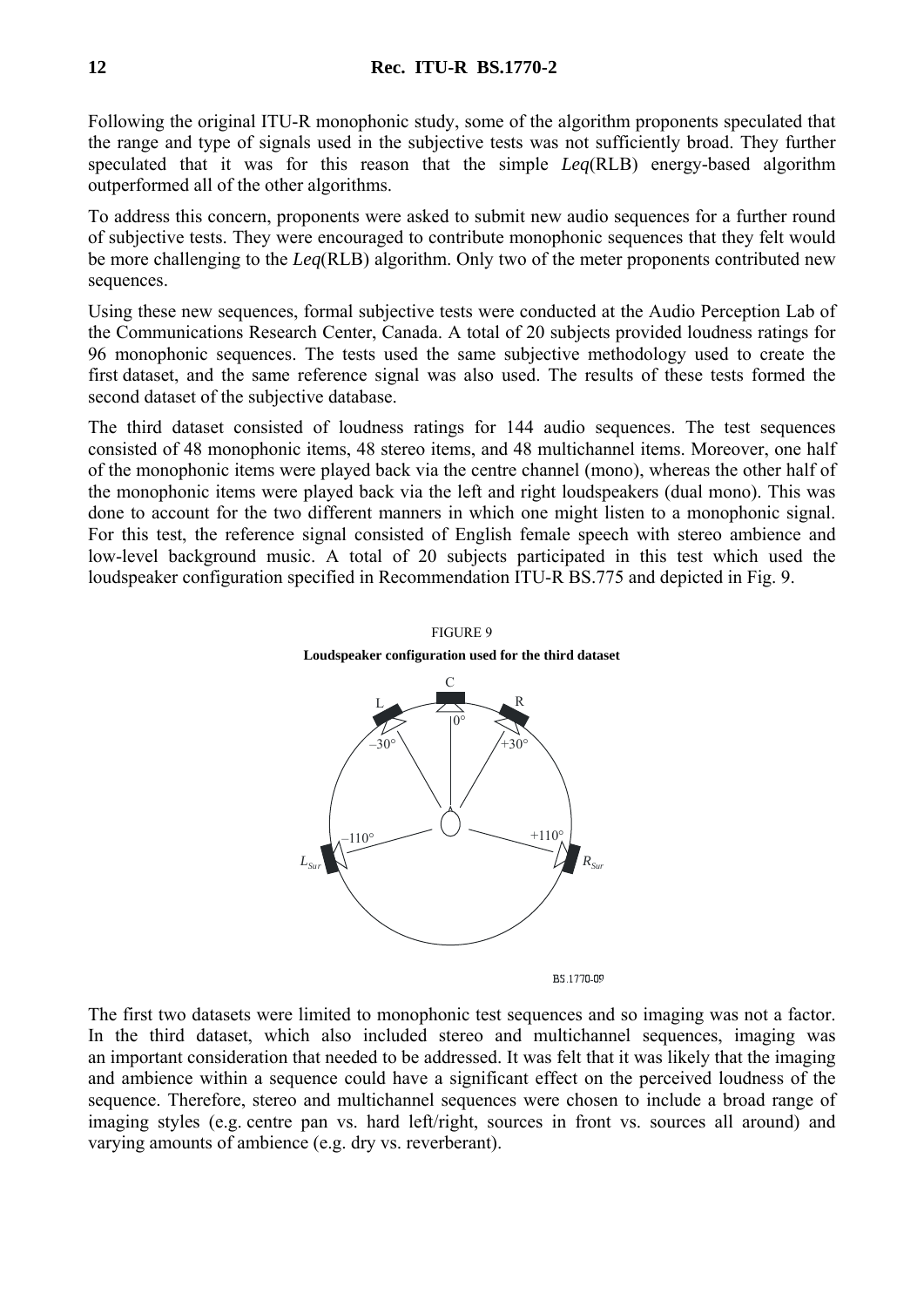The fact that subjects had to simultaneously match the loudness of mono, dual mono, stereo, and multichannel signals meant that this test was inherently more difficult than the previous datasets which were limited to mono signals. This difficulty was furthered by the various imaging styles and varying amounts of ambience. There was some concern that, as a result of these factors, the subjects could be overwhelmed by the task. Fortunately, preliminary tests suggested that the task was manageable, and indeed the 20 subjects were able to provide consistent results.

## **5 Design of the multichannel loudness algorithm**

As stated earlier, the *Leq*(RLB) algorithm was designed to operate on monophonic signals, and an earlier study has shown that it is quite successful for this task. The design of a multichannel loudness algorithm brings about several additional challenges. A key requirement for a successful multichannel algorithm is that it must also work well for mono, dual mono, and stereo signals. That is, these formats must be viewed as special cases of a multichannel signal (albeit very common cases).

In the present study we assume that the multichannel signals conform to the standard Recommendation ITU-R BS.775 5.1 channel configuration. No effort is made to account for the LFE channel.

In the multichannel loudness meter, the loudness of each of the individual audio channels is measured independently by a monophonic *Leq*(RLB) algorithm, as shown in Fig. 10. However, a pre-filtering is applied to each channel prior to the *Leq*(RLB) measure.



FIGURE 10

BS 1770-10

The purpose of the pre-filter is to account for the acoustic effects that the head has on incoming signals. Here, the head is modelled as a rigid sphere. The same pre-filter is applied to each channel. The resulting loudness values are then weighted (*Gi*) according to the angle of arrival of the signal, and then summed (in the linear domain) to provide a composite loudness measure. The weightings are used to allow for the fact sounds arriving from behind a listener may be perceived to be louder than sounds arriving from in front of the listener.

A key benefit of the proposed multichannel loudness algorithm is its simplicity. The algorithm is made up entirely of very basic signal processing blocks that can easily be implemented in the timedomain on inexpensive hardware. Another key benefit of the algorithm is its scalability. Since the processing applied to each channel is identical, it is very straightforward to implement a meter that can accommodate any number of channels from 1 to *N*. Moreover, since the contributions of the individual channels are summed as loudness values, rather than at the signal level, the algorithm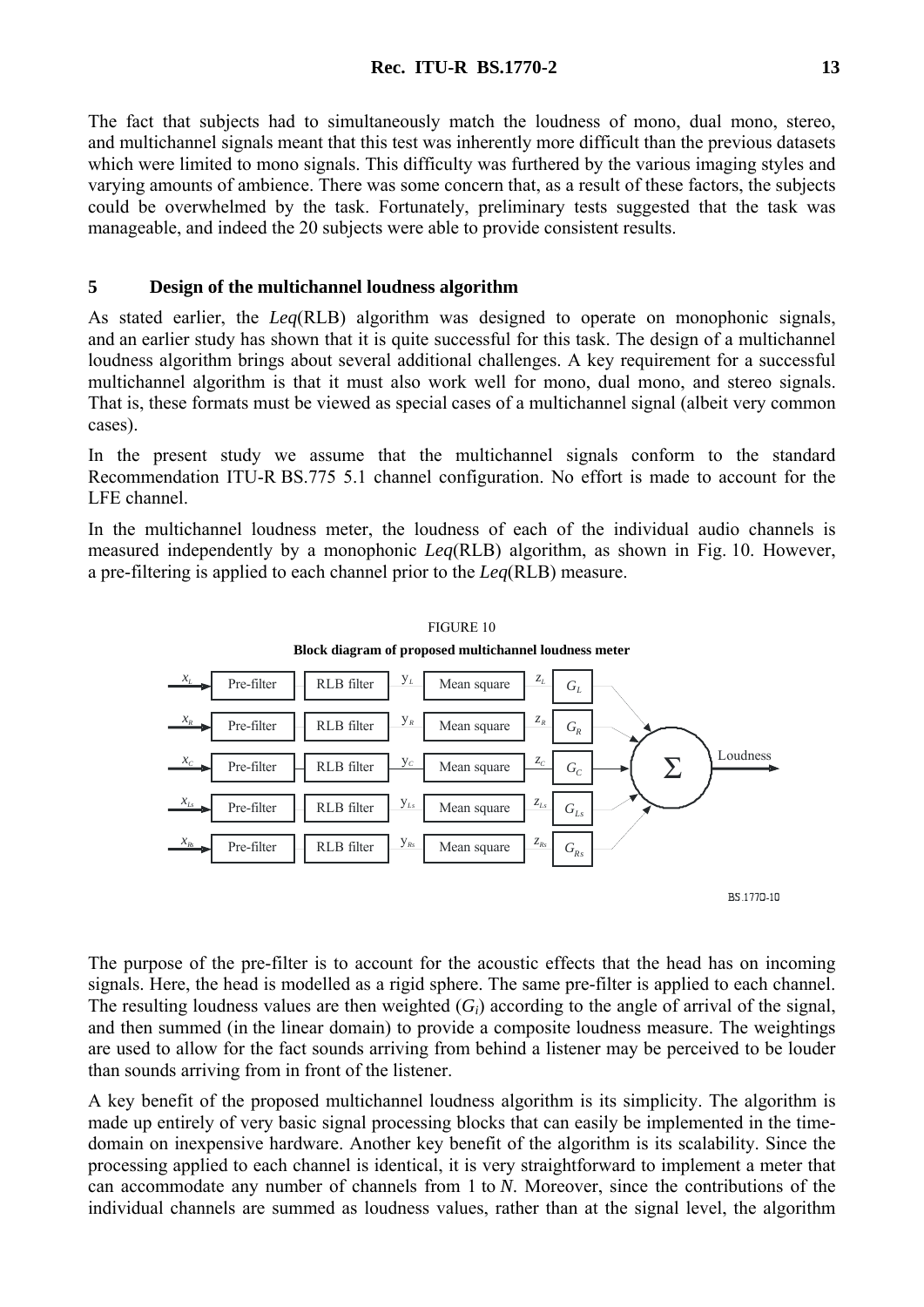does not depend on inter-channel phase or correlation. This makes the proposed loudness measure far more generic and robust.

# **6 Evaluation of the multichannel algorithm**

The 336 audio sequences used in the three datasets were processed through the proposed multichannel algorithm and the predicted loudness ratings were recorded. As a result of this process, the overall performance of the algorithm could be evaluated based on the agreement between the predicted ratings and the actual subjective ratings obtained in the formal subjective tests.

Figures 11, 12 and 13 plot the performance of the proposed loudness meter for the three datasets. In each Figure the horizontal axis provides the subjective loudness of each audio sequence in the dataset. The vertical axis indicates the objective loudness predicted by the proposed loudness meter. Each point on the graph represents the result for an individual audio sequence. It should be noted that a perfect objective algorithm would result in all data points falling on the diagonal line having a slope of 1 and passing through the origin (as shown in the figures).



BS.1770-11

It can be seen from Fig. 11 that the proposed multichannel loudness algorithm performs very well at predicting the results from the first (monophonic) dataset. The correlation between the subjective loudness ratings and the objective loudness measure is  $r = 0.979$ .

As seen in Fig. 12, the correlation between the subjective loudness ratings and the objective loudness measure for the second dataset is also very good  $(r = 0.985)$ . It is interesting to note that about one half of the sequences in this dataset were music.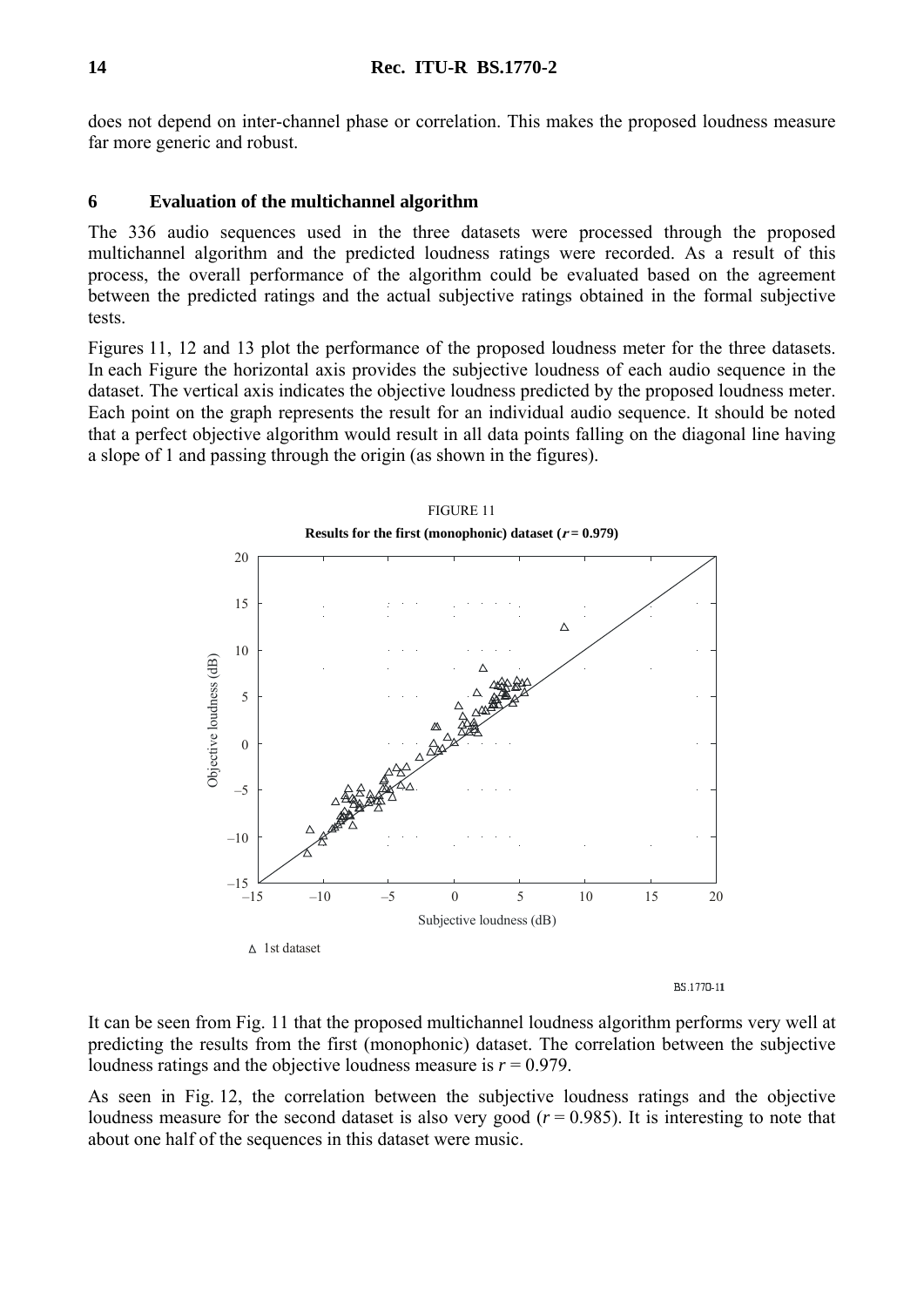

FIGURE 12

BS.1770-12



#### FIGURE 13

BS.1770-13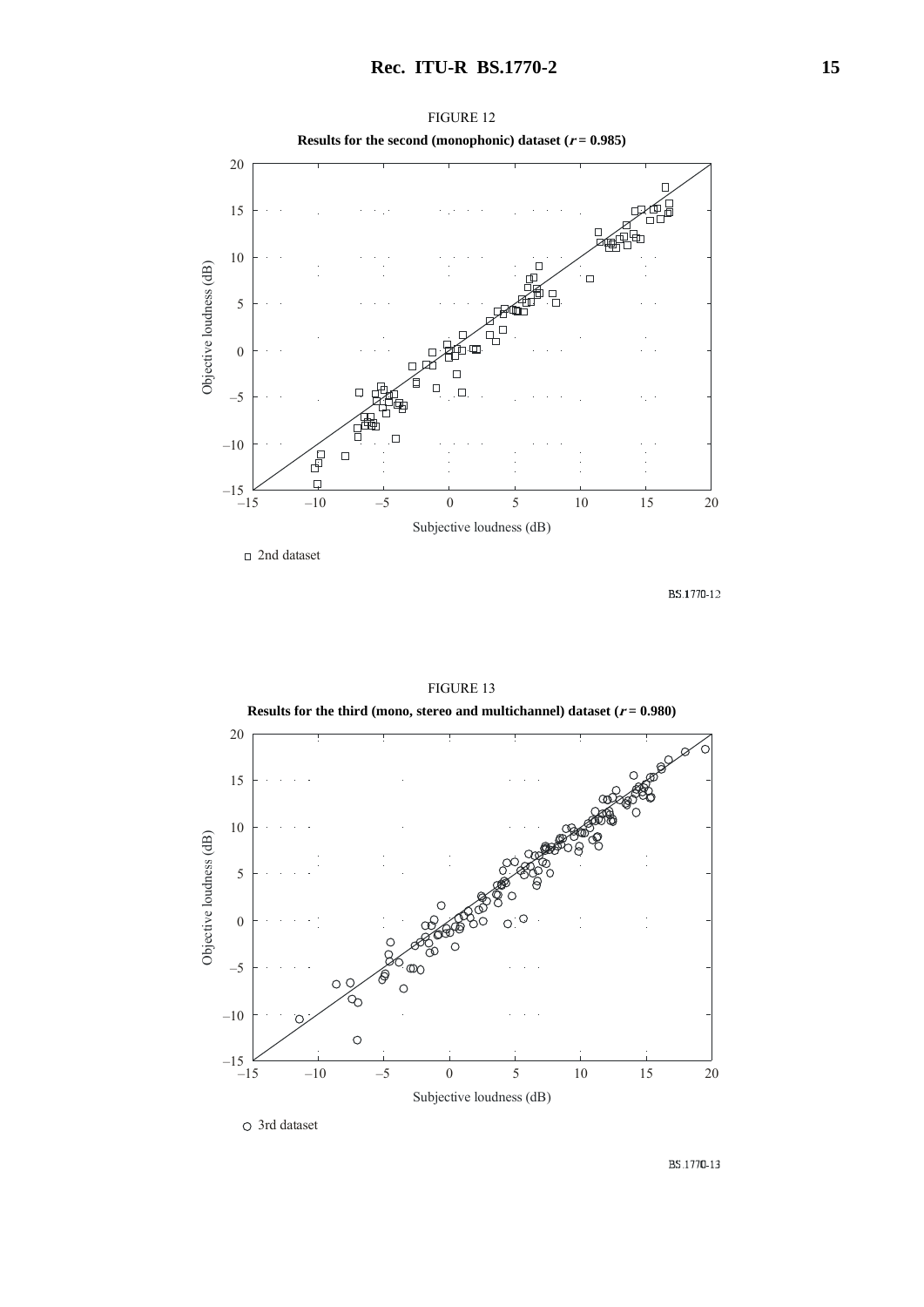### **16 Rec. ITU-R BS.1770-2**

Figure 13 shows the results for the third dataset, which included mono, dual mono, stereo and multichannel signals. The multi-channel results included in Figs 13 and 14 are for the specified algorithm, but with the surround channel weightings set to 4 dB (original proposal) instead of 1.5 dB (final specification). It has been verified that the change from 4.0 dB to 1.5 dB does not have any significant effect on the results. Once again, the performance of the algorithm is very good, with a correlation of  $r = 0.980$ .

It is useful to examine the performance of the algorithm for all of the 336 audio sequences that made up the subjective database. Therefore, Fig. 14 combines the results from the three datasets. It can be seen that the performance is very good across the entire subjective database, with an overall correlation of  $r = 0.977$ .



The results of this evaluation indicate that the multichannel loudness measurement algorithm, based on the *Leq*(RLB) loudness measure, performs very well over the 336 sequences of the subjective database. The subjective database provided a broad range of programme material including music, television and movie dramas, sporting events, news broadcasts, sound effects, and advertisements. Also included in the sequences were speech segments in several languages. Moreover, the results demonstrate that the proposed loudness meter works well on mono, dual mono, stereo, as well as multichannel signals.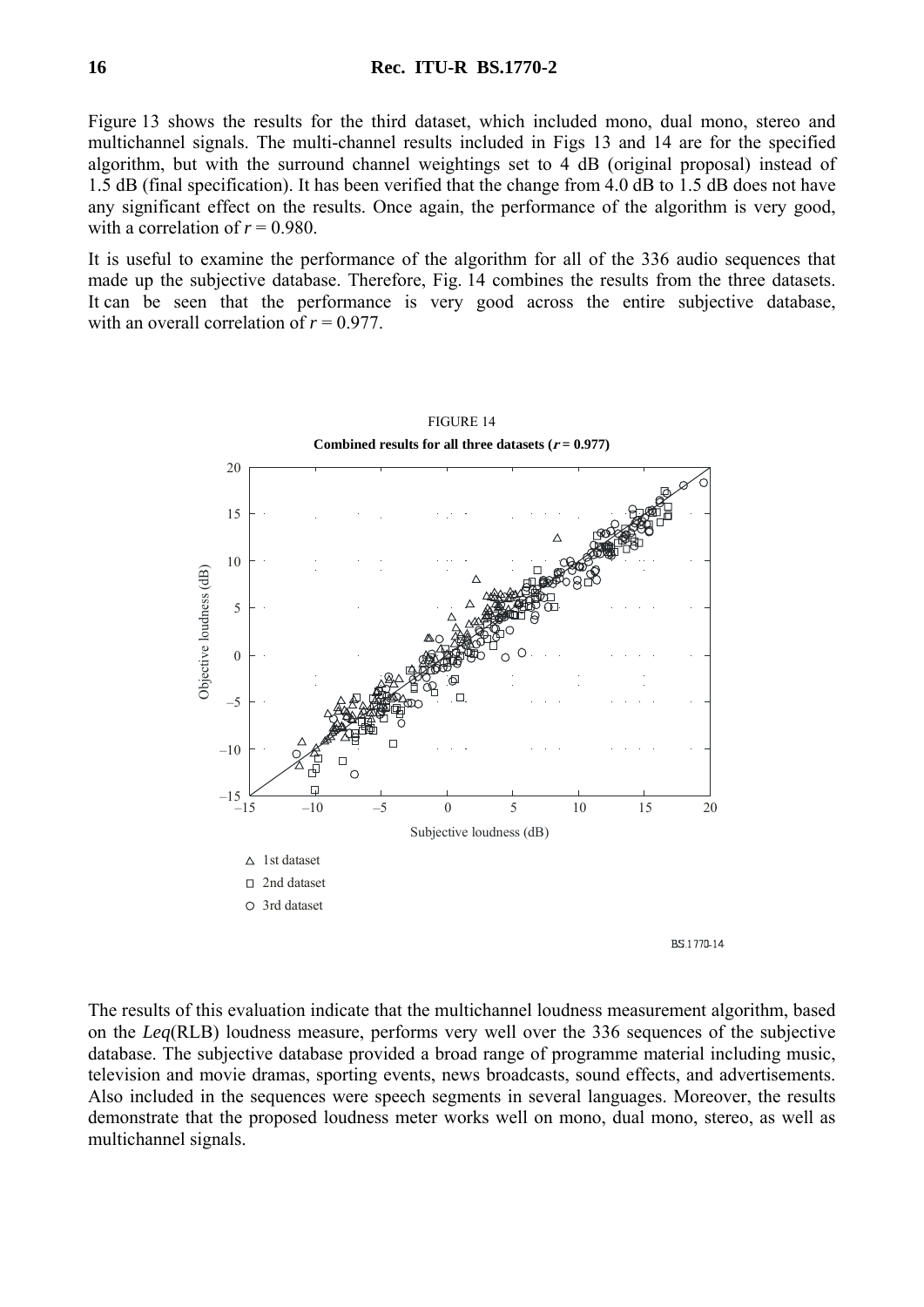# **References**

- BENJAMIN, E. [October, 2004] Preferred Listening Levels and Acceptance Windows for Dialog Reproduction in the Domestic Environment, 117th Convention of the Audio Engineering Society, San Francisco, Preprint 6233.
- SOULODRE, G.A. [May, 2004] Evaluation of Objective Loudness Meters, 116th Convention of the Audio Engineering Society, Berlin, Preprint 6161.

# **Annex 2**

# **Guidelines for accurate measurement of "true-peak" level**

This Annex describes an algorithm for estimation of true-peak level within a single channel linear PCM digital audio signal. The discussion that follows presumes a 48 kHz sample rate. True-peak level is the maximum (positive or negative) value of the signal waveform in the continuous time domain; this value may be higher than the largest sample value in the 48 kHz time-sampled domain. The algorithm provides an estimate for the signal as it is, and, optionally, as it would be in the event that some downstream equipment were to remove the DC component of the signal. Optional mild high frequency pre-emphasis in the peak measurement signal path can enable the algorithm to report a higher peak level for high-frequency signals than is actually the case. The purpose for this is that the phase shifts of subsequent signal processing stages (such as Nyquist filters) could cause growth of high frequency signal peaks, and in some applications this feature could be useful to provide further protection from downstream clipping.

## **1 Summary**

The stages of processing are:

- 1 Attenuate: 12.04 dB attenuation
- 2  $4 \times$  over-sampling
- 3 Emphasis: Pre-emphasis shelving filter, zero at 14.1 kHz, pole at 20 kHz (optional)
- 4 DC block (optional)
- 5 Absolute: Absolute value
- 6 Max: Highest value detection (optional, included if DC block is included).

Detection of absolute value both before and after the DC block allows estimation of the peak level of the signal at the current point of measurement, as well as estimation of the peak level if at some downstream device the DC component of the signal is removed.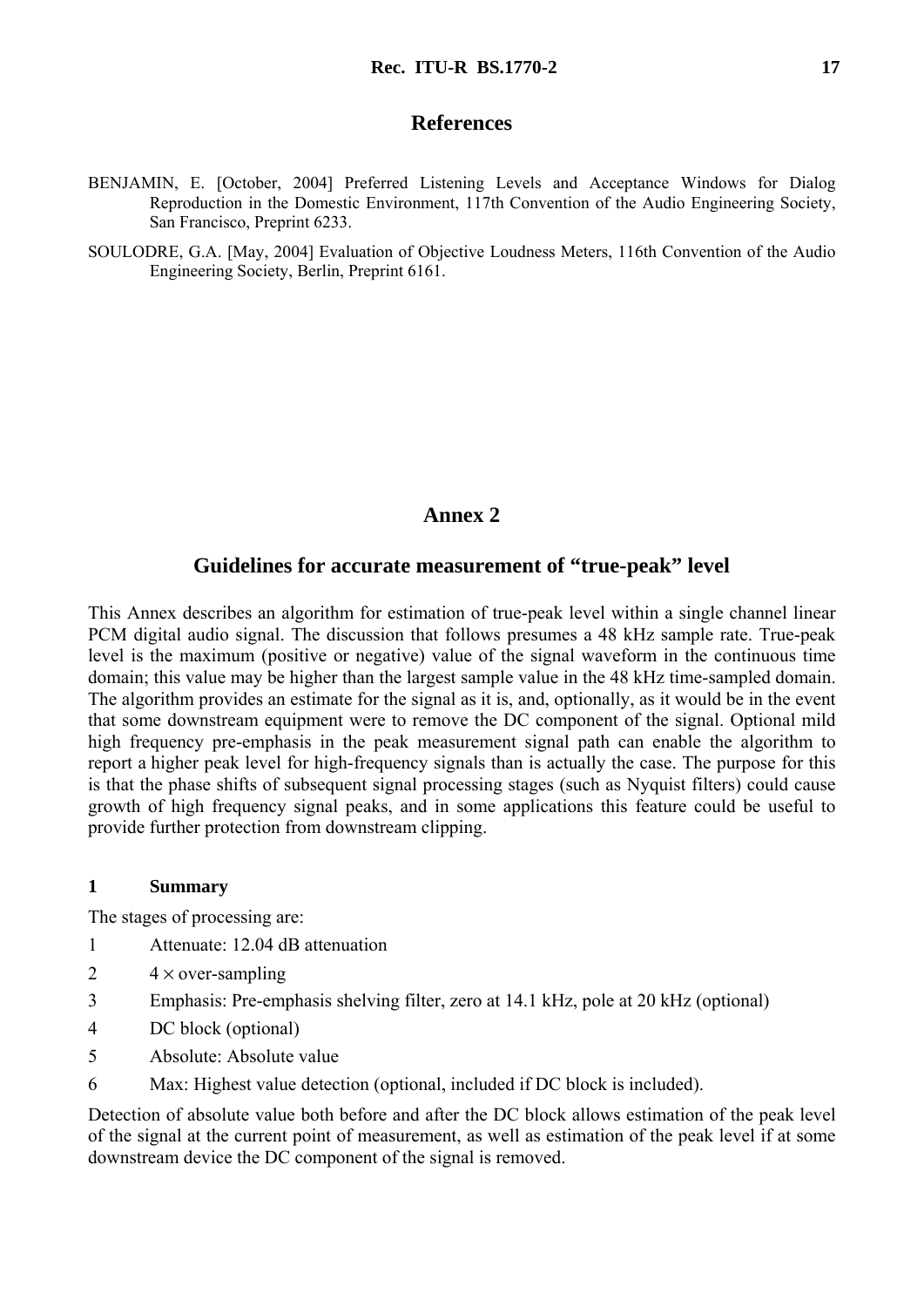# **2 Block diagram**



# **3 Detailed description**

The first step consists of imposing an attenuation of 12.04 dB (2-bit shift). The purpose of this step is to provide for headroom for the subsequent signal processing employing integer arithmetic. This step is not necessary if the calculations are performed in floating point.

The  $4 \times$  over-sampling filter increases the sampling rate of the signal from 48 kHz to 192 kHz. This higher sample rate version of the signal more accurately indicates the actual waveform that is represented within the signal. Higher sampling rates and over-sampling ratios are preferred (see Appendix 1 to this Annex). Incoming signals that are at higher sampling rates require proportionately less over-sampling (e.g. for an incoming signal at 96 kHz sample rate a  $2 \times$  oversampling would be sufficient.)

The optional pre-emphasis shelving filter makes the algorithm indicate a higher peak level for the highest frequency signal components. This may be done out of consideration that it is more difficult to measure and control the peak values of the highest frequency signal components due to the dispersion (phase-shift) effects that occur in the numerous Nyquist filters that occur frequently throughout a broadcast signal chain.

The optional DC blocking filter provides coverage for the case where the signal is highly asymmetric, or contains some DC offset. Besides measuring the peak value of the current signal (including the asymmetry and/or DC offset), inclusion of this optional section enables measurement of the signal as it would be if some downstream piece of equipment were to implement a DC blocking filter.

The absolute value of the samples is taken by inverting the negative value samples; at this point the signal is unipolar, with negative values replaced by positive values of the same magnitude. Output 1 is the stream of output values if the optional DC block is not implemented.

If the optional DC block is implemented, the "MAX" block selects the larger of each sample out of the two signal paths; in this case the output is taken from Output 2.

Subsequent system blocks (not shown or specified in this document) can compare the output sample values to the nominal 100% peak signal level (1/4 of full scale if 12 dB of attenuation had been applied at the input), yielding an estimation of the true-peak level with respect to digital full scale.

Meters that follow these guidelines, and that use an oversampled sampling rate of at least 192 kHz, should indicate the result in the units of dB TP. This designation signifies decibels relative to 100% full scale, true-peak measurement.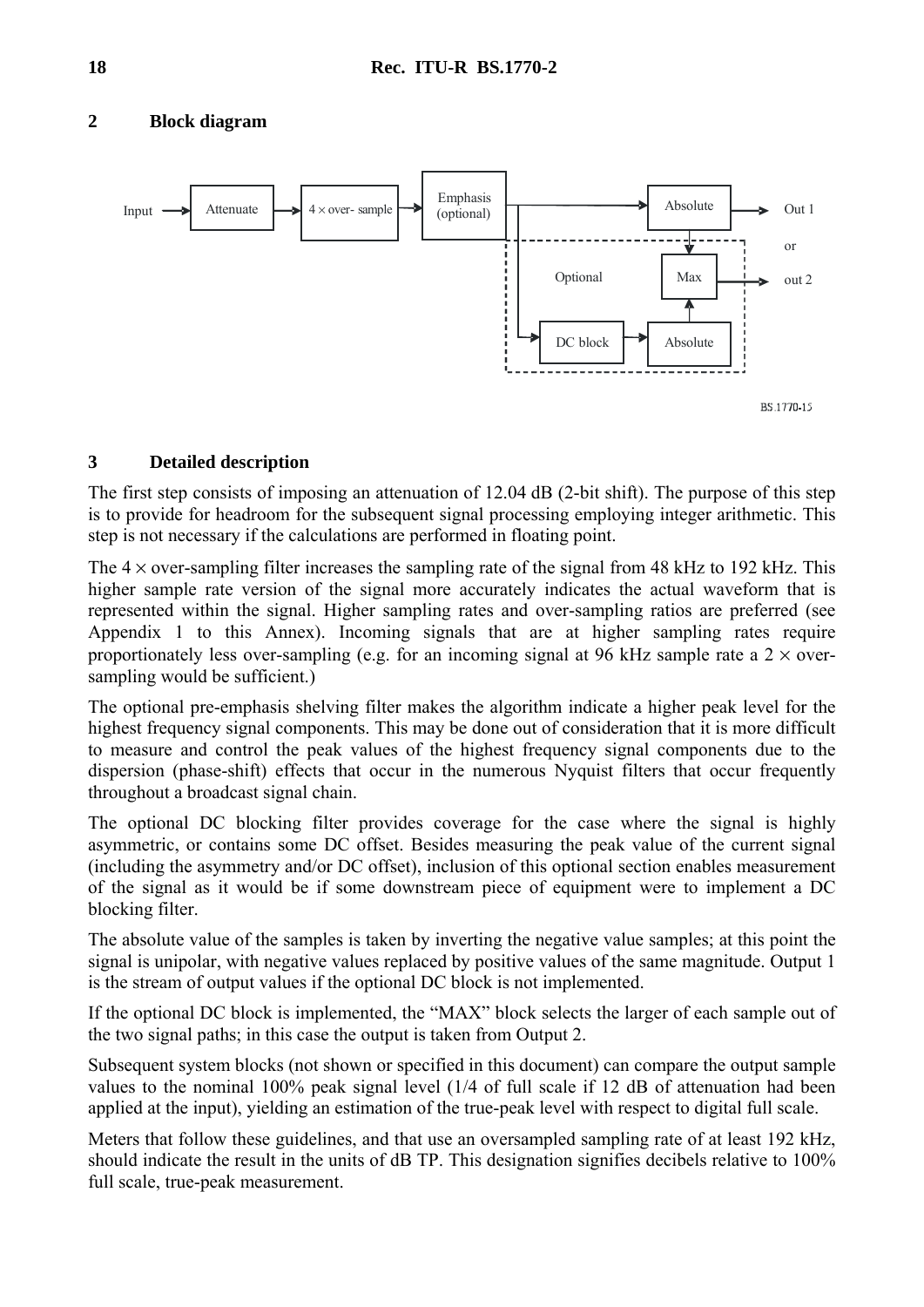# **Appendix 12 to Annex 2**

# **Considerations for accurate peak metering of digital audio signals**

# *What is the problem?*

Peak meters in digital audio systems often register "peak-sample" rather than "true-peak".

A peak-sample meter usually works by comparing the absolute (rectified) value of each incoming sample with the meter's current reading; if the new sample is larger it replaces the current reading; if not, the current reading is multiplied by a constant slightly less than unity to produce a logarithmic decay. Such meters are ubiquitous because they are simple to implement, but they do not always register the true-peak value of the audio signal.

So using a peak-sample meter where accurate metering of programme peaks is important can lead to problems. Unfortunately, most digital peak meters are peak-sample meters, although this is not usually obvious to the operator.

The problem occurs because the actual peak values of a sampled signal usually occur between the samples rather than precisely at a sampling instant, and as such are not correctly registered by the peak-sample meter.

This results in several familiar peak-sample meter anomalies:

- *Inconsistent peak readings*: It is often noticed that repeatedly playing an analog recording into a digital system with a peak-sample meter produces quite different readings of programme peaks on each play. Similarly, if a digital recording is repeatedly played through a sample-rate converter before metering, registered peaks are likewise different on each play. This is because the sample instants can fall upon different parts of the true signal on each play.
- *Unexpected overloads*: Since sampled signals may contain overloads even when they have no samples at, or even close to, digital full scale, overload indication by a peak-sample meter is unreliable. Overloads may cause clipping in subsequent processes, such as within particular *D*/*A* converters or during sample-rate conversion, even though they were not previously registered by the peak-sample meter (and were even inaudible when monitored at that point).
- *Under-reading and beating of metered tones*: Pure tones (such as line-up tones) close to integer factors of the sampling frequency may under-read or may produce a constantly varying reading even if the amplitude of the tone is constant.

# *How bad can the problem be?*

 $\overline{a}$ 

In general, the higher the frequency of the peak-sample metered signal, the worse the potential error.

For continuous pure tones it is easy to demonstrate, for example, a 3 dB under-read for an unfortunately-phased tone at a quarter of the sampling frequency. The under-read for a tone at half the sampling frequency could be almost infinite; however most digital audio signals do not contain significant energy at this frequency (because it is largely excluded by anti-aliasing filters at

<sup>2</sup> NOTE 1 – The following informative text was contributed by AES Standards Working Group SC-02-01 through the Radiocommunication WP 6J Rapporteur on loudness metering.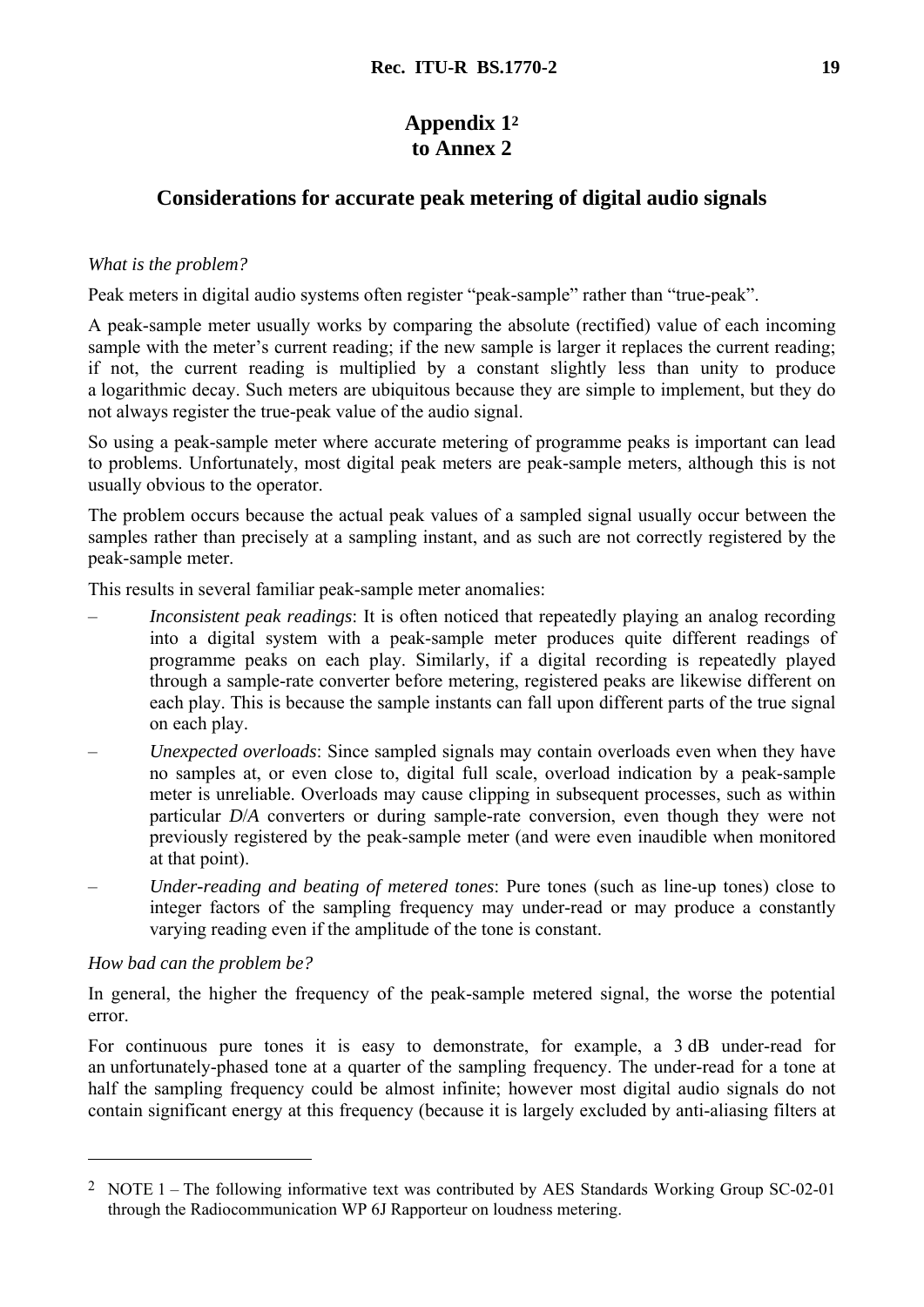the point of *D*/*A* conversion and because "real" sounds are not usually dominated by continuous high frequencies).

Continuous tones which are not close to low-integer factors of the sampling frequency do not under-read on peak-sample meters because the beat frequency (the difference between *n.ftone* and *fs*) is high compared to the reciprocal of the decay rate of the meter. In other words, the sampling instant is close enough to the true-peak of the tone often enough that the meter does not under-read.

However, for individual transients, under-reads are not concealed by that mechanism, so the higher the frequency content of the transient, the larger the potential under-read. It is normal in "real" sound for transients to occur with significant high frequency content, and under-reading of these can commonly be several dBs.

Because real sounds generally have a spectrum which falls off towards higher frequencies, and because this does not change with increasing sampling frequency, peak-sample meter under-read is less severe at higher original sampling frequencies.

*What is the solution?* 

In order to meter the true-peak value of a sampled signal it is necessary to "over-sample" (or "up-sample") the signal, essentially recreating the original signal between the existing samples, and thus increasing the sampling frequency of the signal. This proposal sounds dubious: how can we recreate information which appears already to have been lost? In fact, sampling theory shows that we can do it, because we know that the sampled signal contains no frequencies above half of the original sampling frequency.

What over-sampling ratio is necessary? We need to answer a couple of questions to find out:

- What is the maximum acceptable under-read error?
- What is the ratio of the highest frequency to be metered to the sampling frequency (the maximum "normalized frequency")?

If we know these criteria, it is possible to calculate the over-sampling ratio we need (even without considering yet the detail of the over-sampling implementation) by a straightforward "graph-paper" method. We can simply consider what under-read will result from a pair of samples at the oversampled rate occurring symmetrically either side of the peak of a sinusoid at our maximum normalized frequency. This is the "worst case" under-read.

So for: over-sampling ratio, *n*

maximum normalized frequency, *f<sub>norm</sub>* 

sampling frequency, *fs*

we can see that:

the sampling period at the over-sampled rate is  $1/n.f_s$ 

the period of the maximum normalized frequency is 1/*fnorm.fs*

so:

the maximum under-read (dB) is  $20.\log(\cos(2 \pi f_{norm}f_s/n.f_s, 2))$ 

 (2 in denominator since we can miss a peak by a maximum of half the over-sampling period)

or:

```
maximum under-read (in dB) = 20.\log(\cos(\pi.f_{norm}/n))
```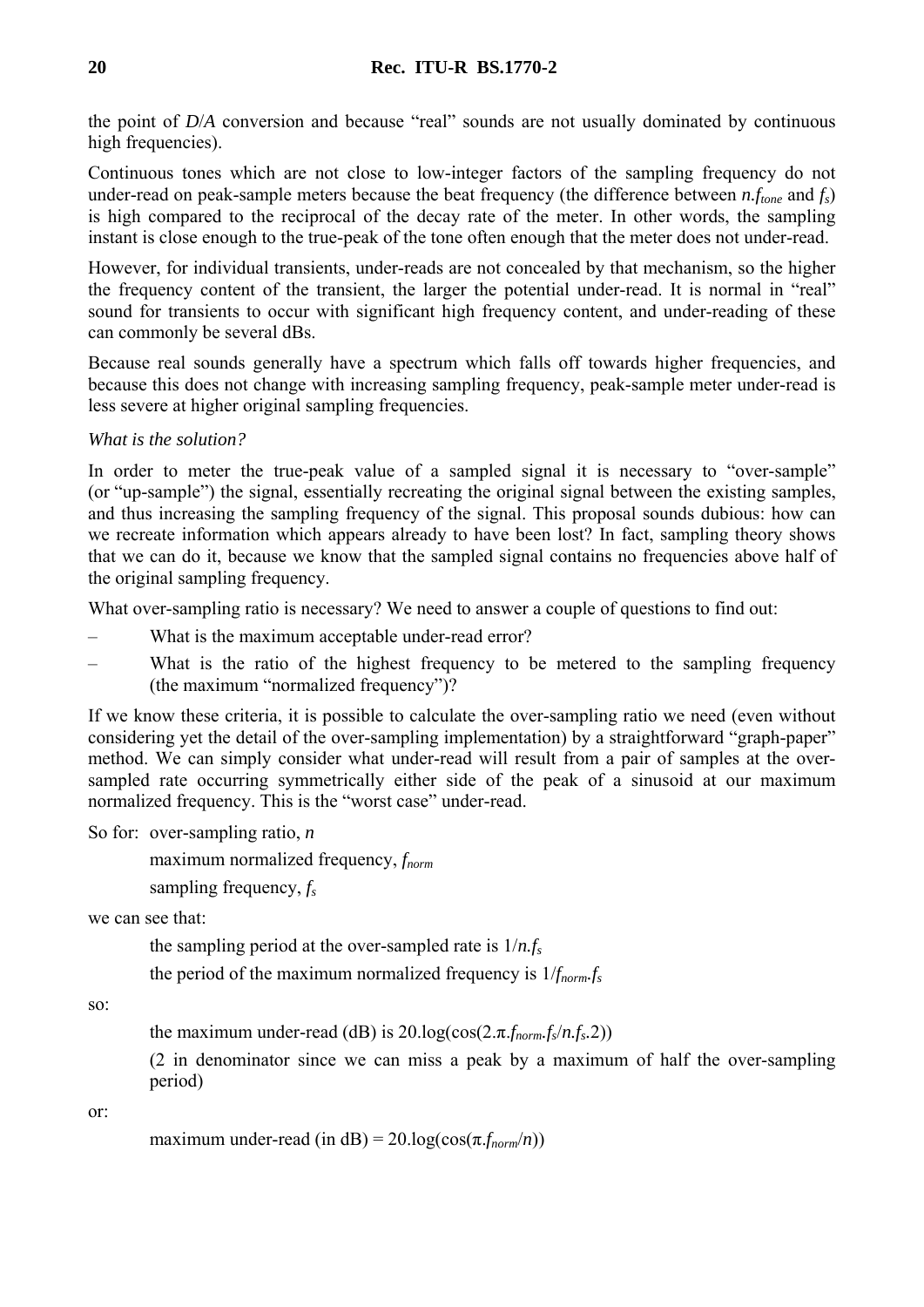| <b>Over-sampling ratio</b> | Under-read (dB) maximum<br>$f_{norm} = 0.45$ | Under-read (dB) maximum<br>$f_{norm} = 0.5$ |
|----------------------------|----------------------------------------------|---------------------------------------------|
| 4                          | 0.554                                        | 0.688                                       |
| 8                          | 0.136                                        | 0.169                                       |
| 10                         | 0.087                                        | 0.108                                       |
| 12                         | 0.060                                        | 0.075                                       |
| 14                         | 0.044                                        | 0.055                                       |
| 16                         | 0.034                                        | 0.042                                       |
| 32                         | 0.008                                        | 0.010                                       |

This equation was used to construct the following Table, which probably covers the range of interest:

# *How should a true-peak meter be implemented?*

The over-sampling operation is performed by inserting zero-value samples between the original samples in order to generate a data stream at the desired over-sampled rate, and then applying a low-pass "interpolation" filter to exclude frequencies above the desired maximum *fnorm*. If we now operate the peak-sample algorithm on the over-sampled signal, we have a true-peak meter with the desired maximum under-read.

It is interesting to consider the implementation of such an over-sampler. It is usual to implement such the low-pass filter as a symmetrical FIR. Where such filters are used to pass high-quality audio, e.g. in (old-fashioned) over-sampling *D*/*A* converters or in sample-rate converters, it is necessary to calculate a large number of "taps" in order to maintain very low passband ripple, and to achieve extreme stop-band attenuation and a narrow transition band. A long word-length must also be maintained to preserve dynamic range and minimize distortion.

However, since we are not going to listen to the output of our over-sampler, but only use it to display a reading or drive a bar graph, we probably do not have the same precision requirements. So long as the passband ripple, coupled with addition of spurious components from the stop-band, does not degrade the reading accuracy beyond our target, we are satisfied. This reduces the required number of taps considerably, although we may still need to achieve a narrow transition band depending on our maximum normalized frequency target. Similarly the word-length may only need to be sufficient to guarantee our target accuracy down to the bottom of the bar graph, unless accurate numerical output is required to low amplitudes.

So it may be that an appropriate over-sampler (possibly for many channels) could be comfortably implemented in an ordinary low-cost DSP or FPGA, or perhaps in an even more modest processor. On the other hand, over-sampling meters have been implemented using high-precision oversampling chips intended for *D*/*A* converter use. Whilst this is rather wasteful of silicon and power, the devices are low-cost and readily available.

The simplest way to determine the required number of taps and the tap coefficients for a particular meter specification is to use a recursive FIR filter design programme such as Remez or Meteor.

It may also be a requirement in a peak-meter to exclude the effect of any input DC, since audio meters have traditionally been DC blocked. On the other hand, if we are interested in the true-peak signal value for the purposes of overload elimination, then DC content must be maintained and metered. If required, exclusion of DC can be achieved with low computation power by inclusion of a low-order IIR high-pass filter at the meter's input.